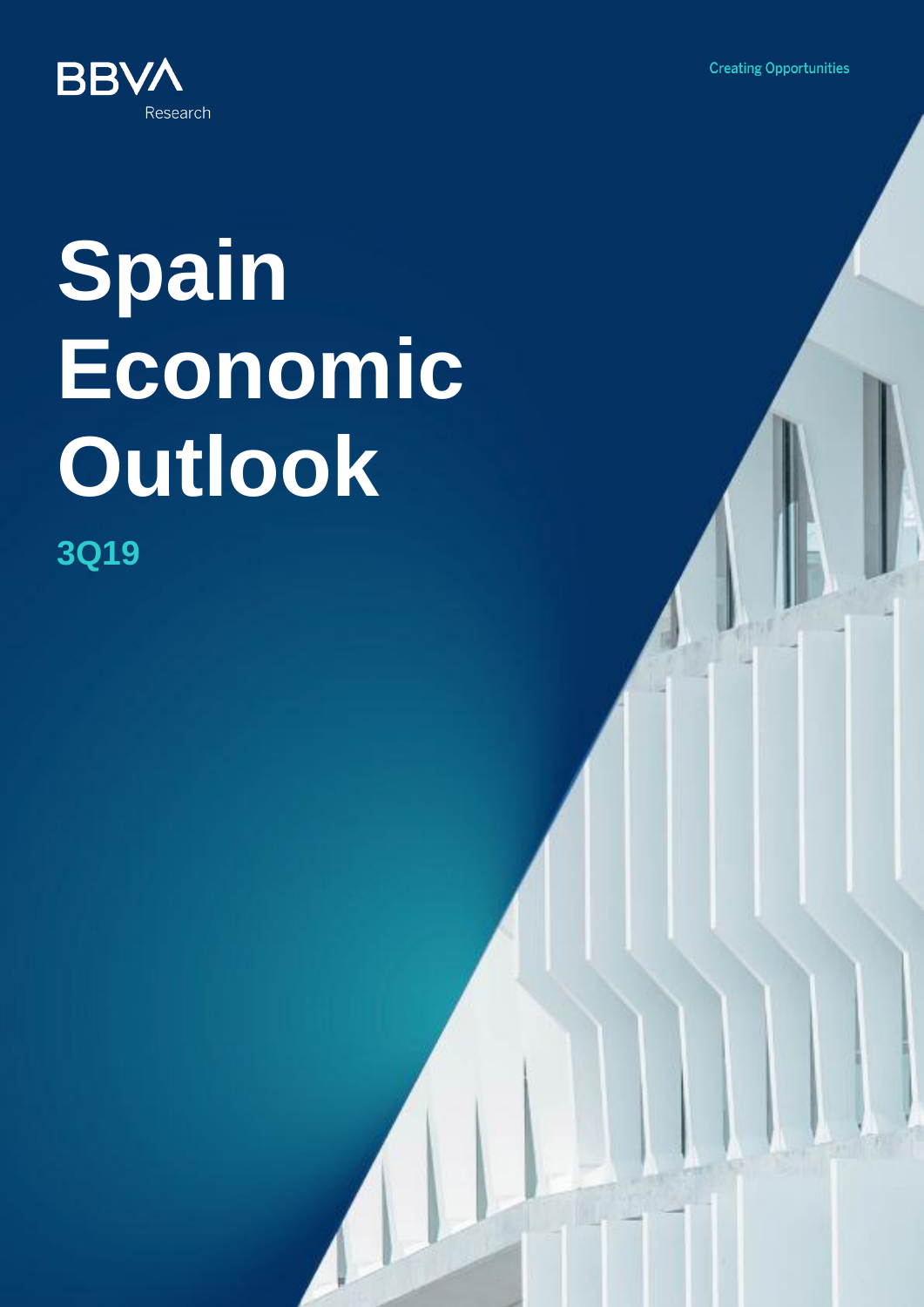

# **Contents**

| 2. Global environment: trade tensions and the reaction of central banks |  |
|-------------------------------------------------------------------------|--|
|                                                                         |  |
|                                                                         |  |

Closing date: 12 July 2019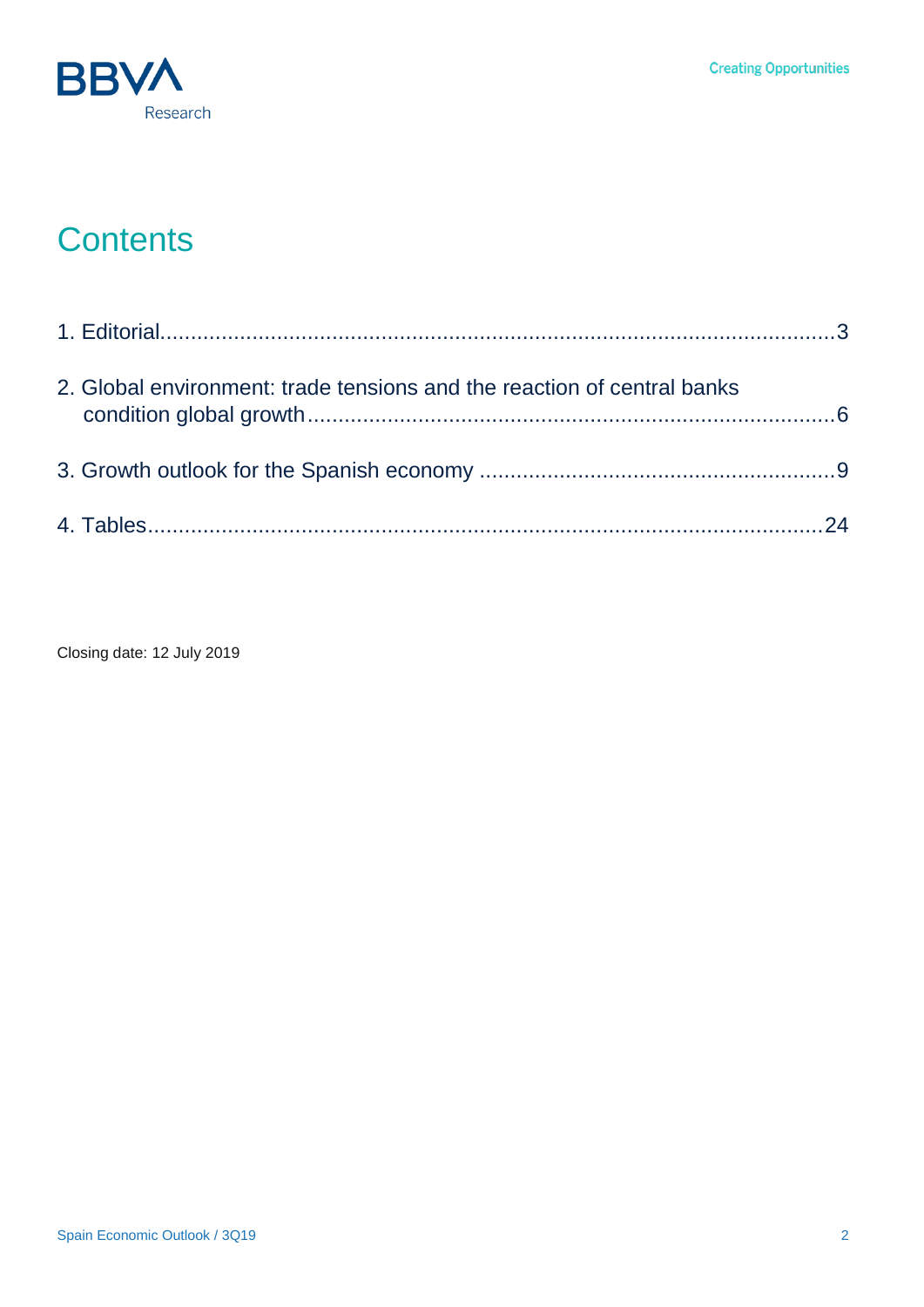

# <span id="page-2-0"></span>1. Editorial

**The Spanish GDP could grow 2.3% in 2019 and 1.9% in 2020. The forecast for 2019 is slightly revised upwards, while 2020 remains unchanged**. This level of growth would lead to the creation of around 810,000 jobs over the course of these two years and to the unemployment rate falling to around 12.2% by the end of the following year. This recovery is also expected to help reduce the public deficit to 1.9% of the GDP by the end of 2020. Although the growth composition is likely to reduce the current account balance, the surplus will continue.

**Both in the first and second quarter of the year, the GDP growth has remained at around 0.7% QoQ**. This shows an acceleration over what had been observed in the last 6 months of 2018 (0.5% QoQ), as well as a slight improvement of the levels forecast by BBVA Research last April (0.6%). This situation is due to an atypical growth composition, where the dynamism of both domestic demand and exports has dropped a little over what had been expected. A large share of the worse performance of domestic spending and sales abroad has reduced import growth, limiting its impact on domestic production and, therefore, on growth.

**The negative performance of domestic demand was particularly significant in private consumption and public spending**. The acceleration in household spending that had been expected in the short term has not come to fruition. Specifically, the rise of gross disposable income has been somewhat below the level forecast, and the increase that has actually taken place has had a diminishing impact on consumption. The first of these has been surprising in light of the increase in the minimum wage and measures such as the increase in pensions and civil servant wage rises, offset by the increase in the Social Security contribution base. The second one could be the consequence of a number of factors. For instance, the rise in income is becoming increasingly concentrated in sectors that are less likely to consume. In addition, the growing uncertainty with regard to economic policy could have affected household confidence. An example of the above is the decline observed in car purchases, which remains below the levels seen a year ago. In connection with this, a moderation in the growth of consumer loans has also been observed. As for fiscal policy, it has been less expansionary than predicted, particularly in light of the performance of consumption and the investment made by public administrations in the context of an election. Neither one has shown an important acceleration, having diverted from the patterns observed in other similar years.

**The weakness of the flow of trade of goods overseas continues to be higher than expected**. The sale of goods to other countries appears to have reached a turning point after declining last year. However, growth has not been as strong as had been expected. Among the good news is the recovery of exports to European economies, as well as the fact that the automotive sector shows signs of recovering. Nevertheless, a number of factors continue to have a negative impact on industrial production. On the one hand, regulatory issues and the uncertainty regarding potential tariff increases are having a disruptive effect on value chains worldwide. On the other, the higher market volatility and adjustments observed in emerging economies are causing a drop in sales tothose countries. Lastly, the doubts regarding Brexit continue to have a negative impact on the manufacturing sector.

**Among the more positive trends of the first half of the year is the strong growth observed in several components of investment and the unexpected resilience of the tourism sector**. The increase in spending on machinery and equipment in a context of high uncertainty has been particularly significant, insofar as it indicates gains in market share on a global level over the coming quarters. In addition, the increase in housing investment remains steady as a result of the strong adjustment of previous years and the improvement in a number of fundamentals which help support the performance of both businesses and buyers. On the other hand, the resilience of non-resident consumption has been surprising, having left behind the negative impact of certain factors affecting it over the previous year. Such factors include a worse perception of safety associated with the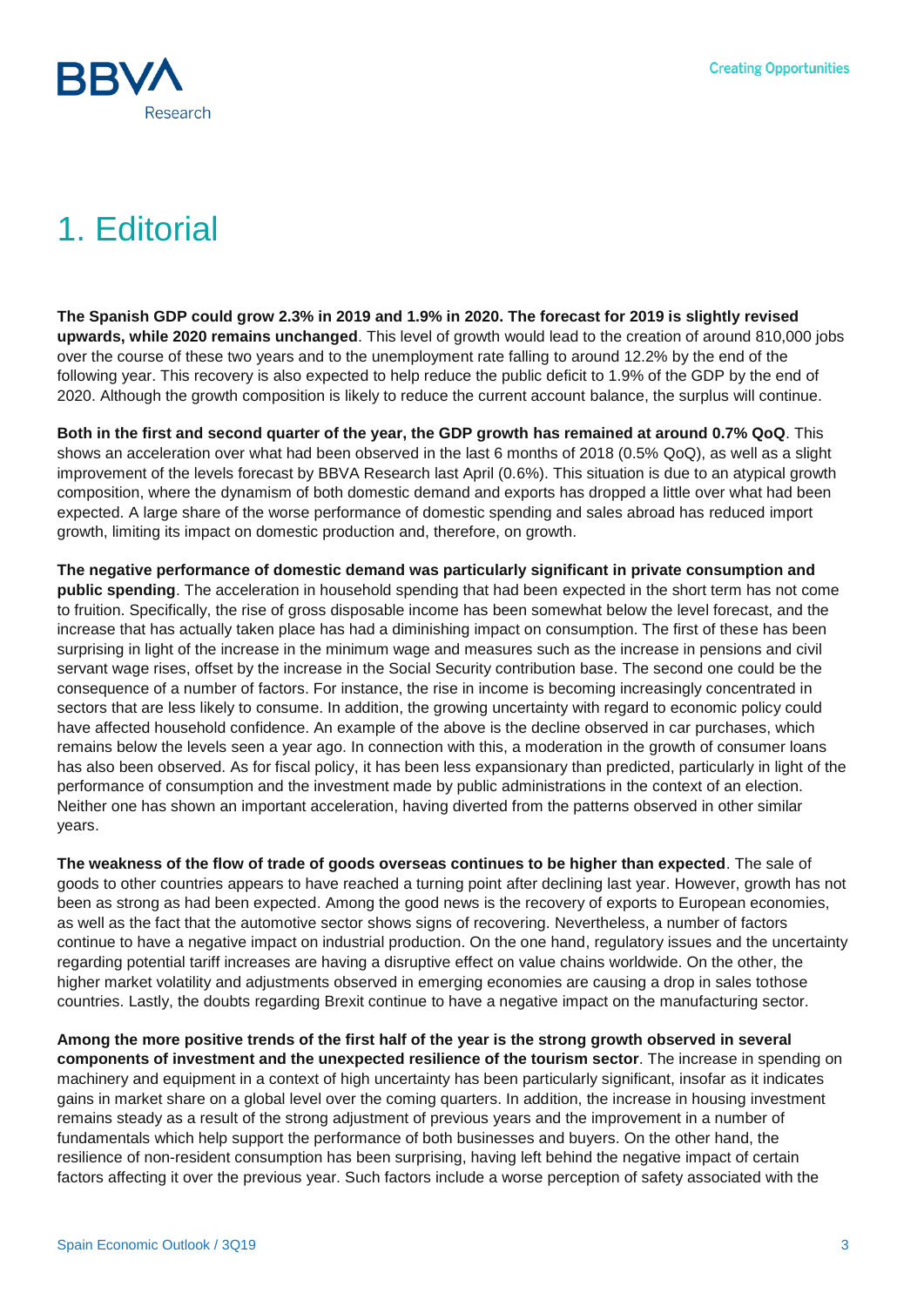

terrorist attacks of August 2017 and the political uncertainty in Catalonia. Moreover, the sector has managed to halt the decline that had been observed in competitiveness indicators, additionally showing signs of a change of focus towards higher value added tourism.

**This atypical growth pattern could be due to temporary causes. The trend points towards a slowdown, in the absence of a stronger recovery of the global economy and particularly of the Eurozone**. With regard to household expenditure, the growth moderation trend will become more entrenched. A number of the stimuli of previous quarters, such as increased transfers from public administrations and the rise in the minimum wage, will diminish. Moreover, there are structural factors that indicate a downturn in dynamism in the coming quarters. Among those not yet mentioned is the exhaustion of pent-up demand during the crisis and medium-term factors such as the aging population. As for fiscal policy, the likelihood of approving the General State Budget for 2019 is dwindling, whereas the swearing-in of the new governments could slow down decision-making. This may lead to a change in the fiscal stance during the second half of the year. In addition, although housing investment is expected to continue to grow, its performance has been less positive than the levels suggested by its fundamentals. This could be due to factors related to the regulatory uncertainty surrounding the sector. With regard to all other areas of investment, their response to the decline observed in business margins over recent quarters is yet to be seen. In addition, there are concerns that despite the strength displayed by the sector, the accumulation of machinery and equipment has not translated into sustained growth in productivity. Lastly, no definitive resolution to the widespread uncertainty regarding international trade is expected to come about. Furthermore, the EMU continues to show relatively low growth rates, reducing the room for further growth of Spanish exports. Moreover, the sharp adjustment of imports appears to be more of a one-off situation, related to specific sectors, as opposed to a sustained process of increased competitiveness.

**The most likely scenario is that the recovery will continue, with monetary policy becoming its main source of support**. The growing trade tensions between the US, China and the EMU, along with the slowdown of their economies, have led the central banks to rethink their strategy for the future. In the case of the Federal Reserve, the prevention of risk scenarios has led to a change in interest rate expectations. From the potential increases in the second half of the year, a drop in rates is now expected. As for the ECB, a number of factors indicate imminent monetary stimulus measures. Among these are the need to maintain a competitive exchange rate with the US dollar, the low growth currently experienced by the European economy and, above all, the fall in inflation expectations, well below the ECB target. Among the announcements that could be expected are making the rise in interest rates contingent upon the improvement of such expectations instead of setting them for a specific period of time, additional drops in interest rates on deposits towards a more negative range or even the reactivation of the asset purchase program. As the market has been putting such measures in place, the historically low financing costs for the Spanish economy have been consolidated, particularly for longer periods. This will help support spending, by releasing income for consumption and public spending, improving the expected returns from investment projects and boosting credit offerings. On the other hand, the tensions that have adversely affected trade flows over the year are expected to gradually die down. This would help stabilize the value chains worldwide and reactivate domestic exports. Moreover, oil prices have returned to levels below the average observed in the previous year. Insofar as this is largely transferred to the cost of energy and fuel paid by Spanish companies, it should help drive competitiveness.

**At a domestic level, the greater level of uncertainty regarding economic policy seems to be having a limited effect on activity. However, there is a clear need for reforms designed to help reverse the trend towards slowdown, to reduce structural unemployment and increase potential growth, which are key to reducing inequality**. The election has confirmed the increased fragmentation of the Spanish parliament. This is a problem insofar as it decreases the likelihood that the consensus required to implement reforms to boost growth and render it inclusive will be achieved. It can also become an area of concern if the only pacts possible lead to a decline in fiscal balance or measures that discourage saving and investment. In any event, the current context of growth and low interest rates still make it possible to advance in reforms that help reduce the imbalances still in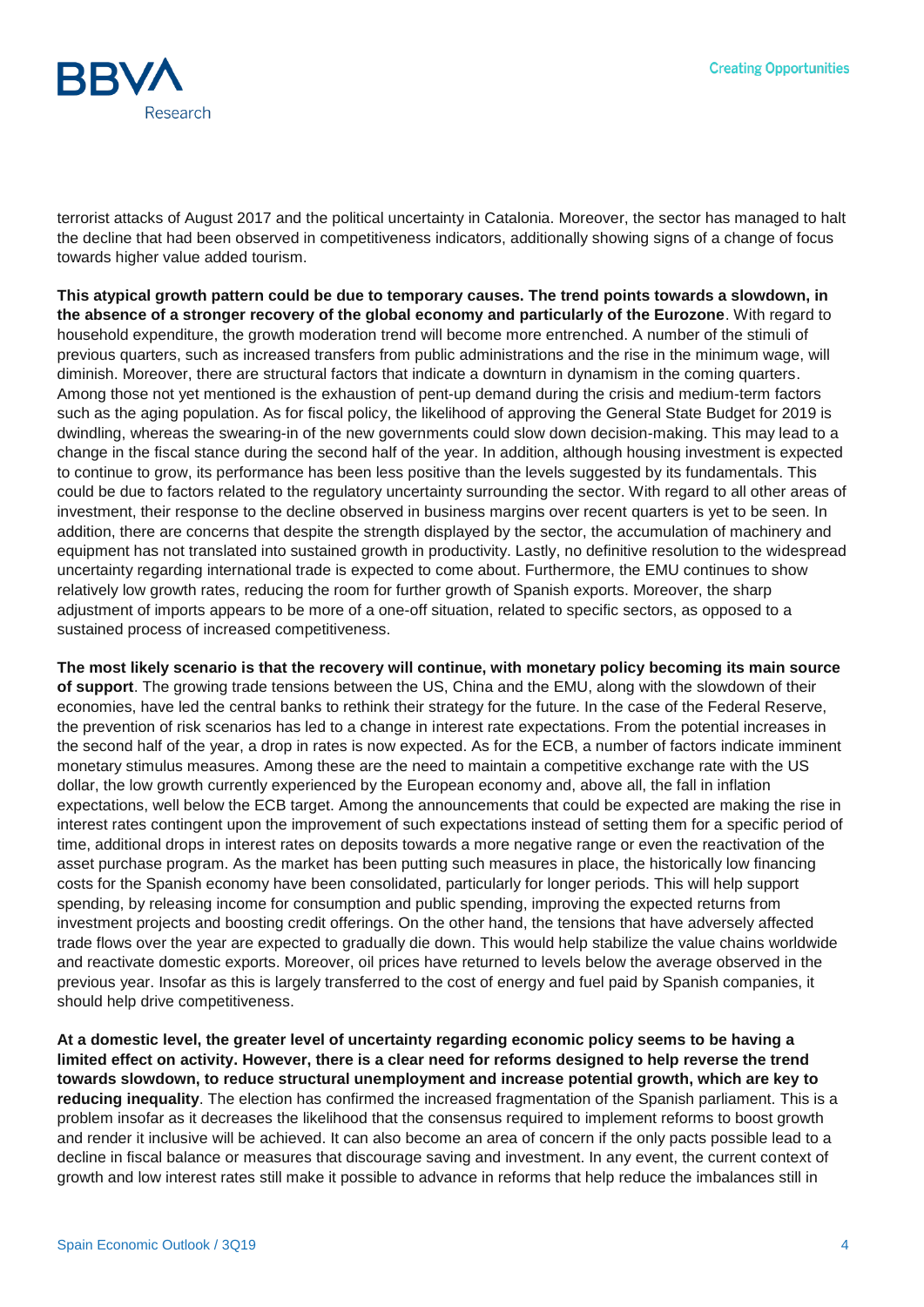**Creating Opportunities** 



existence in the Spanish economy. In addition, the impact of the monetary policy is diminishing, and therefore the reversal of the current trends will depend on the action taken by the national governments. In this regard, the assessment process of a part of public spending carried out by the AIReF appears hopeful, although it is necessary for the results to be used to review public policies and improve their efficiency. The ideal situation would be the consolidation in Spain of a culture of generalized assessment of public policies, enabling the population to be informed of the costs and benefits of implementing certain measures. This would have been useful with regard to the debates on the effect of policies such as the minimum wage increase or the changes in the regulation of housing rentals. In addition, it would play a key role in the design of the demanding challenges still faced by the Spanish economy, such as the structurally high unemployment rate, the level of temporary employment, the low growth in productivity (and wages), inequality, the fiscal deficit and the consequences of an aging population.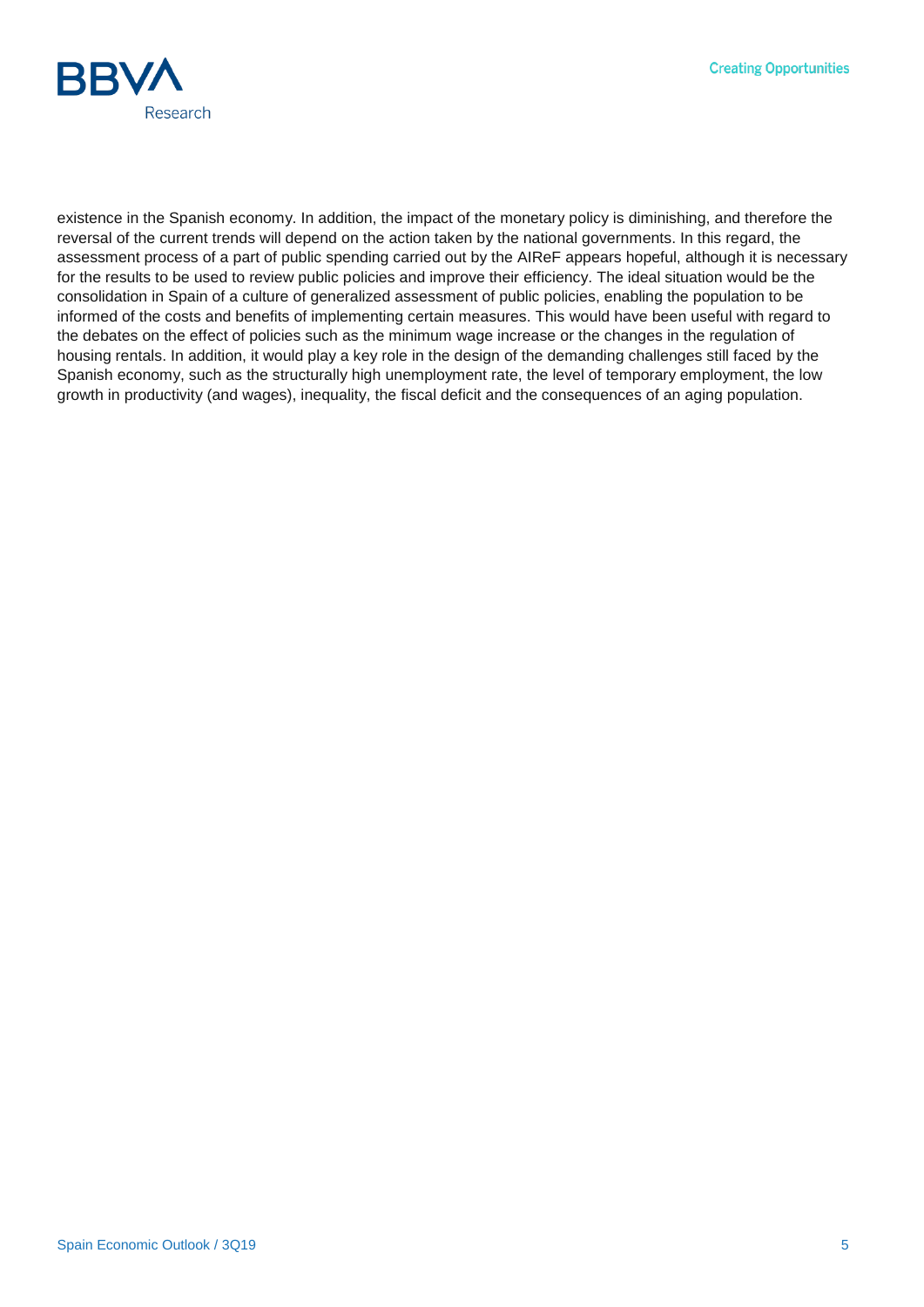# <span id="page-5-0"></span>2. Global environment: trade tensions and the reaction of central banks condition global growth

In recent months, the rise of protectionism has intensified and trade tensions have increased. **Although the USA and China announced a truce during the last G20 summit that provided an opportunity to resume negotiations, doubts about a final agreement will not go away easily and will continue to slow down global growth**. In this context, with continued low inflation and prominent growth risks, **the central banks have changed their stance and seem to be inclined to reduce interest rates again**. This shift by monetary authorities is expected to offset the negative effect of increased trade tensions and stabilise global growth, although at lower levels than in previous years.

#### **The escalation of protectionism remains a source of uncertainty, even after the latest trade truce between the USA and China**

**Over the past few months, we have seen how trade disputes have intensified**, which has been further exacerbated by tensions regarding technology. The US government announced new tariff increases from 10% to 25% on imports from China worth USD 200 billion, and threatened to extend them to all other imports (an additional USD 230 billion). It also added Huawei to a blacklist of companies, thereby blocking business transactions. For its part, China responded with tariffs of 25% on imports from the USA worth USD 60 billion. However, **at the most recent G20 summit, a truce was declared** (although tariff increases have not been rolled back), thereby cooling tensions and allowing negotiations to be resumed. In any case, although the worst-case scenario has been avoided, the intensity and extent of the issues being disputed suggest that it won't be easy to come to a trade agreement, and that tensions between the two countries will continue in the future.

#### **Despite new monetary stimuli, there is a strong safe-haven effect in the financial markets**

The high uncertainty generated by trade tensions strongly increased risk aversion in the markets, in such a way that the VIX rose significantly to around 20 (+7 bp) during the first half of May, triggering an adjustment in world stock markets of an average of 6%. All of this increased the safe-haven demand and, together with the more accommodating attitude of the central banks, caused the ten-year German bond yield to reach a historic low, and the ten-year US bond yield to fall to lows seen in 2016 (see Graph 2.1). However, the reduced level of safe-haven asset yields and the confidence that the action from central banks will sustain growth have generated a search for alternative yields, which has resulted in both an increase in the stock markets (the S&P 500 has once again reached historically high levels) and in the bonds of emerging countries and peripheral European countries. In any case, the lack of a generalized risk appetite continues to be felt.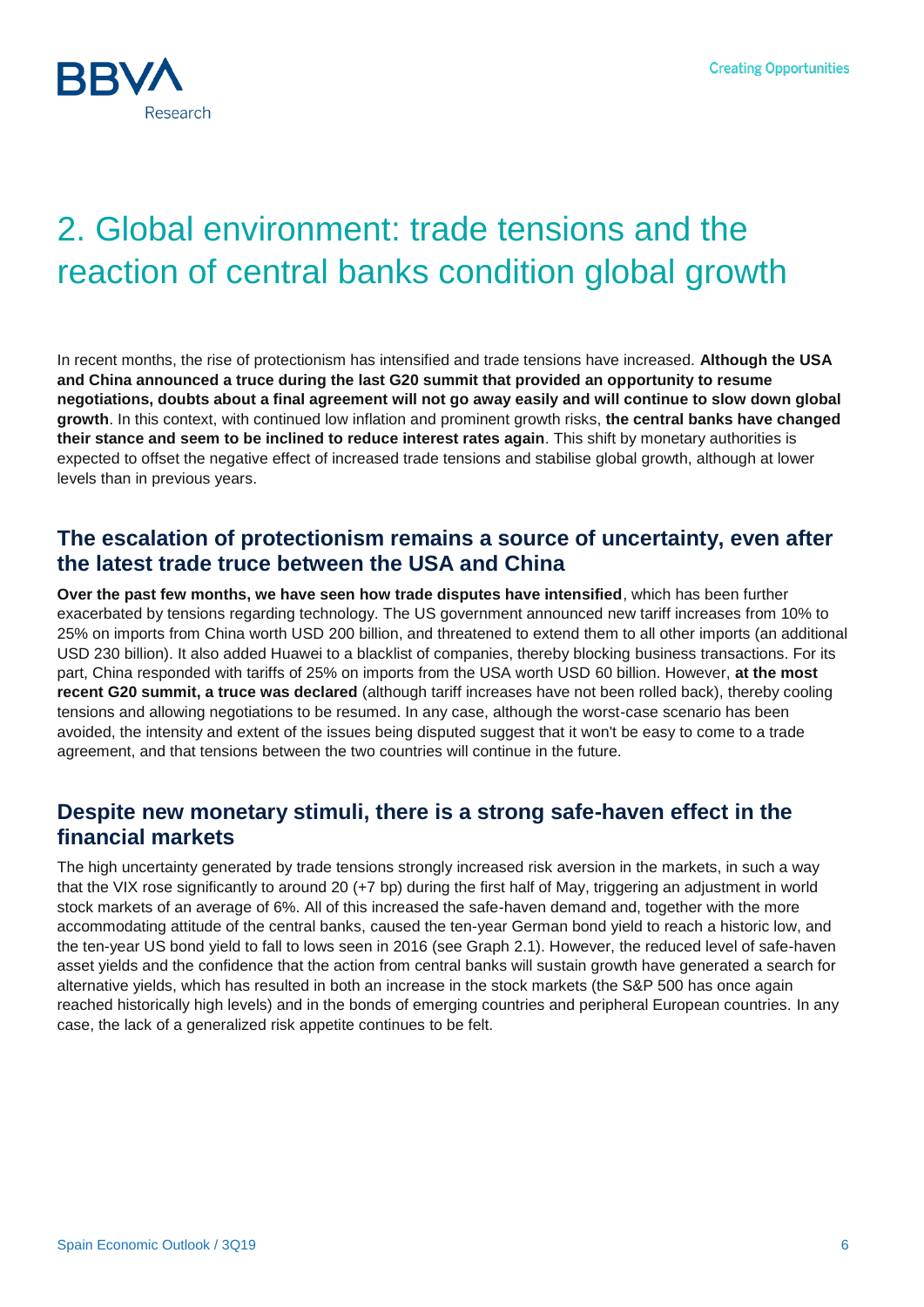

#### **In a context of high uncertainty and low inflation, trade tensions have led central banks to reassess their policy**

To counter the negative effects of increased protectionism and the concern on the global markets, **the Federal Reserve and the ECB (in this order) have indicated their intention to adopt new stimulus measures** as insurance against increasingly likely risk scenarios and to counteract the continued decline in long-term inflation expectations. The Federal Reserve made changes to its 19 June meeting statement that set the stage for the start of interest rate cuts. It warned that inflation could fall below the 2% target, changed the description of its growth rating from 'solid' to 'moderate' and, faced with trade threats and political uncertainty, changed its approach from patience to close monitoring. For its part, the ECB has reinforced its accommodating stance on monetary policy, approving a new liquidity provision programme (LTRO-III) and delaying its commitment to maintain interest rates at current levels from the end of 2019 to the middle of 2020. In addition, it has noted that it has a range of instruments to combat the risks of low growth and inflation, including reducing deposit rates and revitalising the bond purchase programme (QE), which is a development on previous communications.

For its part, **China announced that it had a lot of room to adjust its monetary policy if the trade conflict intensified.** In fact, cuts to loan rates and the banks' required reserve ratio (RRR) are expected. It also announced that it will use USD 43 billion in rediscount quotas and standing lending facilities (SLFs), and that it will begin accepting interbank certificates of deposits and bank certificates as collateral for small banks to support liquidity. **As regards fiscal policy,** there will be increased debt issuance by local governments and a USD 14.5 billion training plan for those individuals who have lost their jobs due to the slowdown.

#### **World growth continues in a slight downwards trend**

In the second half of 2018, world growth was below the average of previous years. This is due, in large part, to the poor performance of exports, which have remained virtually stagnant since the middle of last year and have mainly affected the manufacturing industry. **Activity data shows how the manufacturing sector has continued to slow down during the first four months of 2019,** despite a good March. **This trend will most likely continue,** as manufacturing PMIs continued to fall in May and June, tumbling into contraction territory. Overall, however, **growth in the first quarter of 2019 regained some momentum**, although it remained below average.

For the rest of the year, there is a risk that weak manufacturing and exports will end up infecting the services sector, which remains relatively robust, supported by the strength of employment growth and low inflation. In this regard, **our BBVA-GAIN model suggests a stable quarterly growth of around 0.8% at the global level,** in line with our forecast (3.3%) for 2019 annual growth.

#### **The scenario for growth remains almost unchanged, but downside risks are rising**

The base scenario incorporates the **assumption that the USA and China will eventually come to a trade agreement, possibly towards the end of the year**, thus cooling trade tensions, although not eliminating them. It is also expected that there will be no significant increase in tensions between the USA and Europe (the US threat to increase automobile tariffs still looms). **In principle, the UK leaving the EU should not have any significant impact** on the global economy. In addition, with regard to the crude oil market, a slight reduction in the Brent price is anticipated (from around USD 68 per barrel in the second quarter of the year to around USD 62 and USD 55 at the close of 2019 and 2020, respectively) owing to the increase in supply from the USA and the fall in demand, which more than offsets the OPEC production cuts.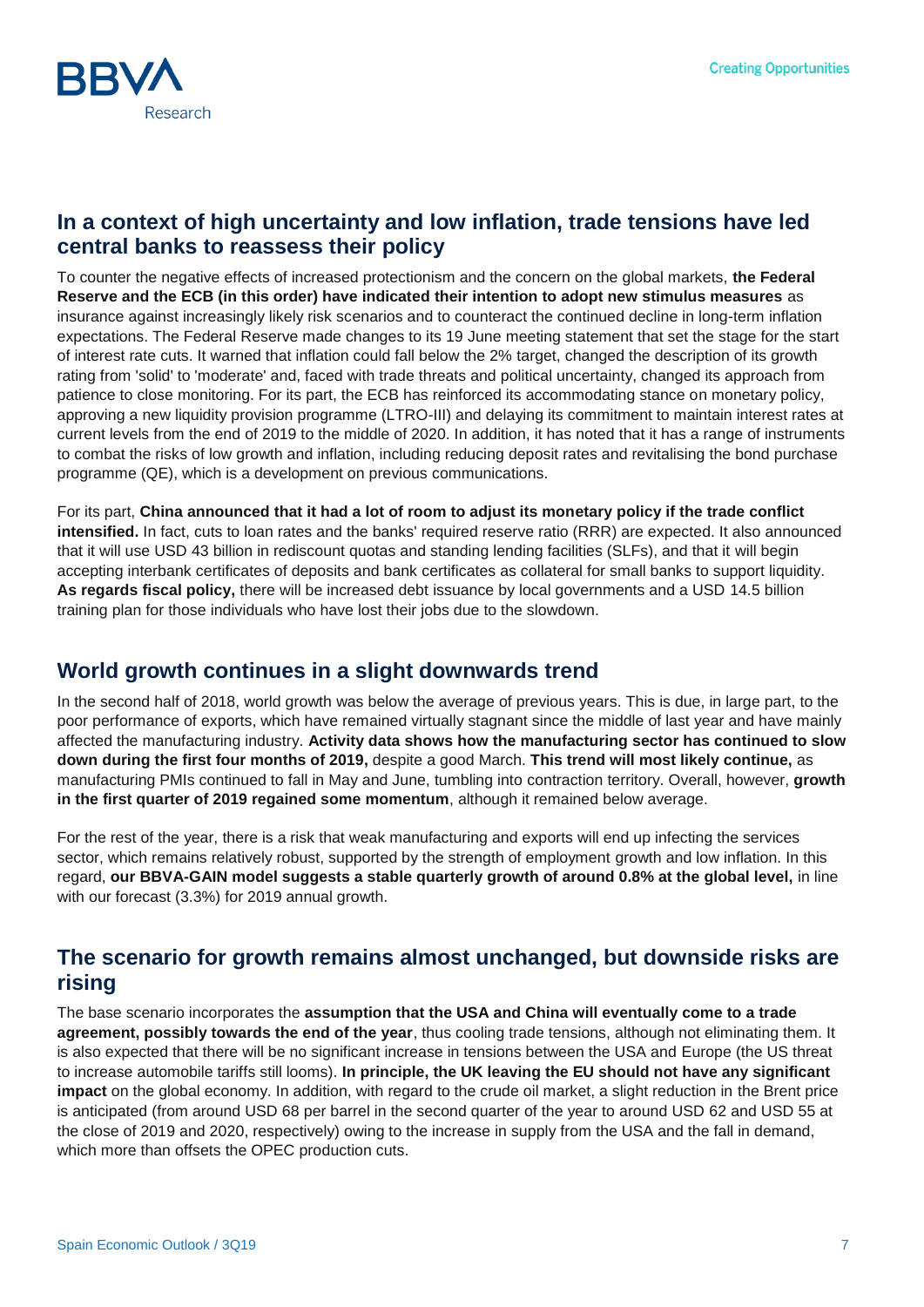

Lastly, **it is expected that monetary stimuli will offset the effects of prolonged trade tensions and potential future shocks**, although both factors operate through different channels, with trading uncertainty being a negative supply factor and monetary stimuli being a positive demand stimulus. Global growth would therefore stabilize at lower levels than in previous years. We therefore maintain the forecast **that global GDP, which climbed 3.7% in 2018, will grow by 3.3% in 2019 and in 2020** (see Graph 2.2).





In the USA, growth should gradually lose momentum, moving towards its potential growth rates. In particular, **US GDP is estimated to grow by 2.5% in 2019 and by 2.0% in 2020, after the 2.9% growth recorded in 2018.** In order to sustain the economic expansion in a context of risks of lower growth and low inflation, the **Federal Reserve is in a position to start an expansion cycle in 3Q19**, **reducing its rates by up to 75 bp** over the next few quarters, and then keeping them stable until 2022.

**In Europe**, growth will be more modest owing to a weak manufacturing industry and high uncertainty (trade and Brexit). It is therefore expected that **the ECB will strengthen its forward guidance and further reduce deposit rates (-10 bp in 3Q19),** leaving them unchanged until the end of 2021. In addition, it is anticipated that a staggered deposit system will be adopted, and, if the situation worsens, that quantitative easing (QE) measures will be reimplemented. Therefore, **the scenario for Europe remains the same with very few changes**. With the strong data from the first quarter, **growth has been revised upwards in 2019 by one tenth to 1.1%** and, owing to the persistent weakness of the industrial sector and the greater uncertainty, there has been a **slight downwards revision for 2020 of one tenth to 1.2%.**

**In China, more fiscal stimulus measures are expected** (tax cuts and growth of regional government debt) that, along with loan interest rate cuts, bank swaps and specific medium-term credit, among other measures, can sustain the country's growth, therefore countering the negative effect of the trade war. These stimulus measures **will help GDP to grow by 6.0% in 2019 and 5.8% in 2020, in line with previous forecasts.**

**Although the view of the global economy does not differ much from what was published in the previous edition of this report, the risks to this global scenario are relatively higher** due to the escalation of protectionism and its potential impact at the global level. An expansion in trade tensions to other sectors and countries is also not to be ruled out, as US tariff threats to the automobile sector are still pending. There is also an increased risk that the USA will enter an economic downturn, while political risks in Europe remain relevant (Brexit and fiscal policy in Italy). Lastly, China's stimuli stop the country's deleveraging process and therefore increase its vulnerability in the medium and long term.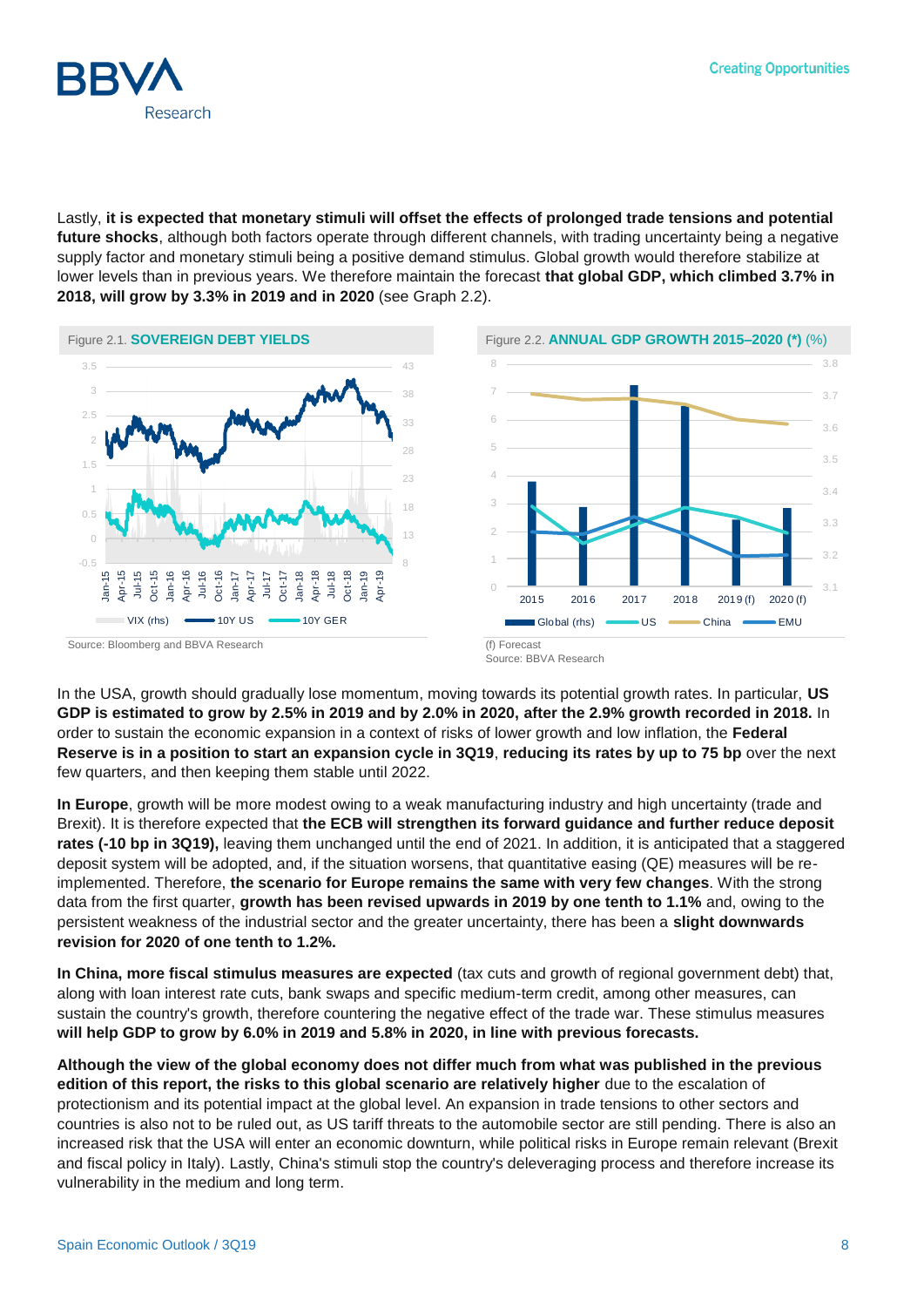

# <span id="page-8-0"></span>3. Growth outlook for the Spanish economy

#### **Activity maintains a high rate of growth**

The data available at the time of writing suggests that **the Spanish economy may have grown between 0.6% and 0.7% QoQ SWDA<sup>1</sup> (between 2.3% and 2.4% YoY) in 2Q19** (forecast using the MICA-BBVA model).<sup>2</sup> Should this estimate be confirmed, the growth of economic activity between April and June would be in line with the forecasts made at the beginning of the quarter (MICA-BBVA: between 0.6% and 0.8% QoQ) and the data observed in the previous quarter (0.7% QoQ in 1Q19).

**Looking ahead to the third quarter**, BBVA Research's real-time estimates suggest that GDP growth could slow slightly (MICA-BBVA model forecast: between 0.5% and 0.7% QoQ). Furthermore, uncertainty regarding the pace of progress remains significant, as illustrated by the results of the BBVA Economic Activity Survey<sup>3</sup> (EAE-BBVA), which are yet to indicate any rolling back of the deterioration seen in expectations during the last year (see Figure 3.2).



(e) Estimate.

l

Source: BBVA Research, based on INE (Spanish National Statistics Institute) data.





Net balance between positive and negative responses. Source: BBVA Research

SWDA: Seasonally- and working day-adjusted data.

<sup>2</sup> For more details on the MICA-BBVA model, see M. Camacho and R. Doménech (2010): "MICA-BBVA: A Factor Model of Economic and Financial Indicators for Short-term GDP Forecasting", BBVA WP 10/21, available at[: https://bit.ly/2OTgtI1](https://bit.ly/2OTgtI1)

<sup>3</sup> For details on the BBVA Economic Activity Survey (EAE-BBVA), see Box 1 of the Spain Economic Outlook (Situación España) journal for the second quarter of 2014, available at[: https://bit.ly/2pKEh31](https://bit.ly/2pKEh31)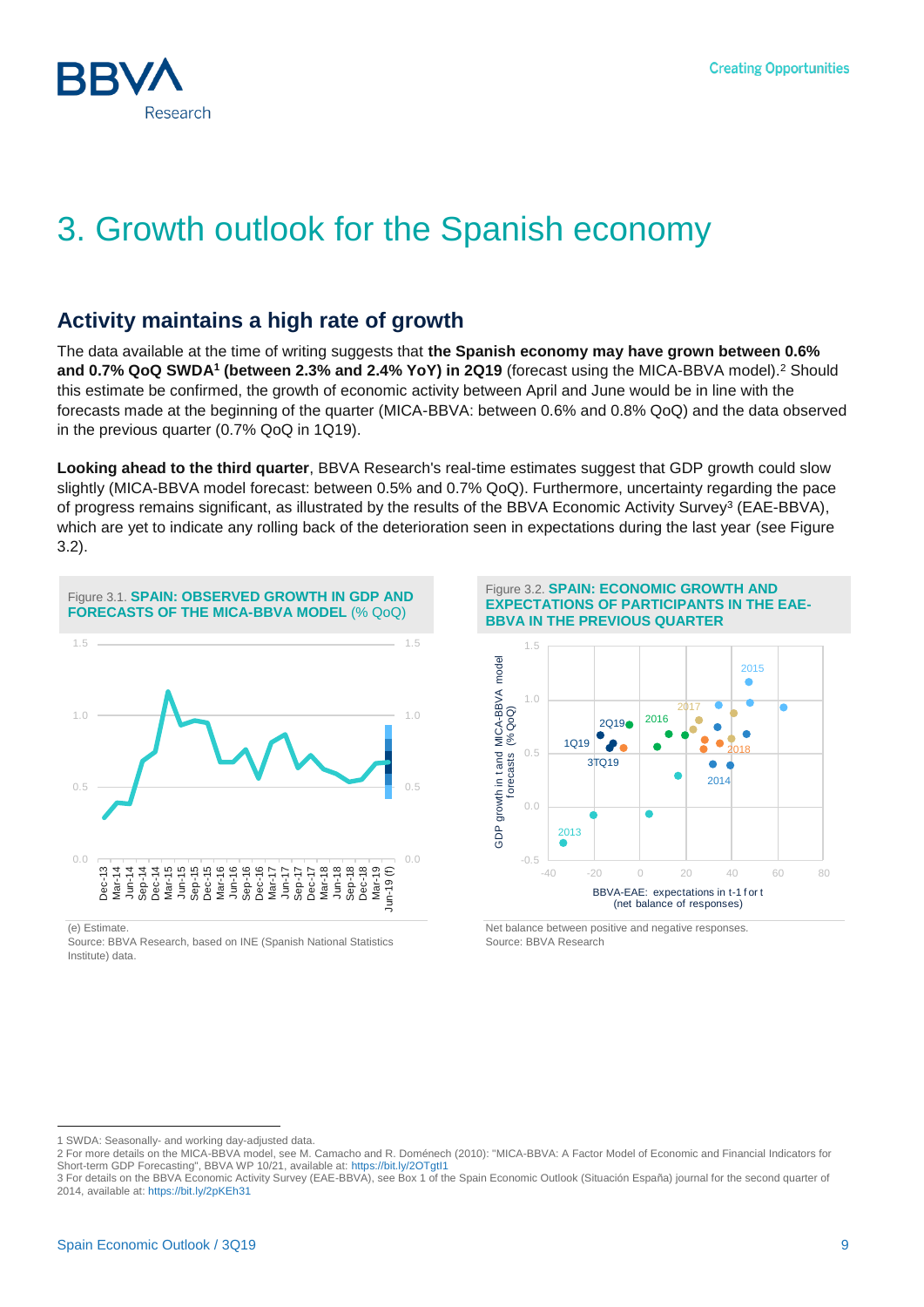

#### **Domestic demand leads growth, boosted by consumption and residential investment**

**Private consumption expenditure could recover some of the buoyancy lost in the first quarter, while public**  consumption is expected to grow at a stable pace. Thus, spending indicators<sup>4</sup> suggest that household consumption may have increased by around 0.6% QoQ (2.0% YoY) in the second quarter, after a slowdown in growth at the end of last quarter (0.4% QoQ, 1.5% YoY in 1Q19). Meanwhile, the available budget execution data indicates that consumption expenditure by the public administration may have grown by 0.4% QoQ (2.1% YoY) in 2Q19, in line with the growth posted in the previous two quarters.

**Albeit its lower pace, investment should continue to support domestic demand growth**. Partial short-term indicators suggest that investment in machinery and equipment grow at a moderate pace (0.5% QoQ; 1.6% YoY), sustaining robust activity growth after the strong recovery observed in 1Q19 (4.3% QoQ; 7.3% YoY).<sup>5</sup> Similarly, residential investment is estimated to have eased to 0.9% QoQ (4.0% YoY), following the recovery observed last quarter (1.9% QoQ, 3.4% YoY in 1Q19).<sup>6</sup> Finally, quarterly growth in investment in other construction is thought to be recovering (0.6% QoQ; 1.7% YoY), after the decline registered in the first quarter (-1.5% QoQ; 5.1% YoY).

Figure 3.3. **SPAIN: OBSERVED GROWTH AND ESTIMATES FOR THE MAJOR COMPONENTS OF DOMESTIC DEMAND**  (% QoQ) -4 -1  $\bigcap$ 1 2 3 4 5 6 7 0.0  $\alpha$  $\Omega$  $0.3$ 0.4 0.5 0.6  $^{\circ}$ 0.8 0.9 1.0 2Q18 3Q18 4Q18 1Q19 2Q19 (f) 2Q18 3Q18 4Q18 1Q19 2Q19 (f) 2Q18 3Q18 4Q18 1Q19 2Q19 (f) 2Q18 3Q18 4Q18 1Q19 2Q19 (f) Private consumption (lhs.) Public consumption (lhs.) Investment in machinery and equipment (rhs.) Residential investment (rhs.)

In summary, partial short-term indicators suggest that **domestic demand would account for 0.6 pp of GDP growth in 2Q19** (2.0 pp YoY), driven by an improvement in all items (see Figure 3.3).

(e) Estimate.

 $\overline{a}$ 

Source: BBVA Research, based on INE (Spanish National Statistics Institute) data.

<sup>4</sup> As last quarter, spending indicators are showing mixed signs. Car registrations grew at a similar rate to that of the first quarter, despite the negative contribution of the private channel. Activity in the service sector also remained buoyant. However, domestic sales of consumer goods by large companies and retail sales would have lost traction in the second quarter. With regard to resource indicators, there was a slowdown in the growth of real wage income, due to the slowdown in job creation and consumer finance, but a rise in stock prices. Although households' perception of the economy is deteriorating, their intentions to purchase durable goods remain.

<sup>5</sup> Many indicators for investment in machinery and equipment point to a negative trend in 2Q19. Only the industrial goods order portfolio suggests a recovery compared to the previous quarter. Industrial confidence again deteriorated for the third consecutive quarter. In addition, both the sale of industrial vehicles and imports of capital goods shrank compared to 1Q19. Finally, data for the first two months of 2Q19 indicates that the IPI remained stagnant compared to the previous quarter.

<sup>6</sup> Most residential investment indicators showed positive trends in 2Q19, although somewhat more moderate than in previous periods. Thus, employment grew less than in the previous quarter. In turn, permits remain on the rise. Finally, the sentiment index for entrepreneurs in the sector deteriorated considerably compared to the previous quarter.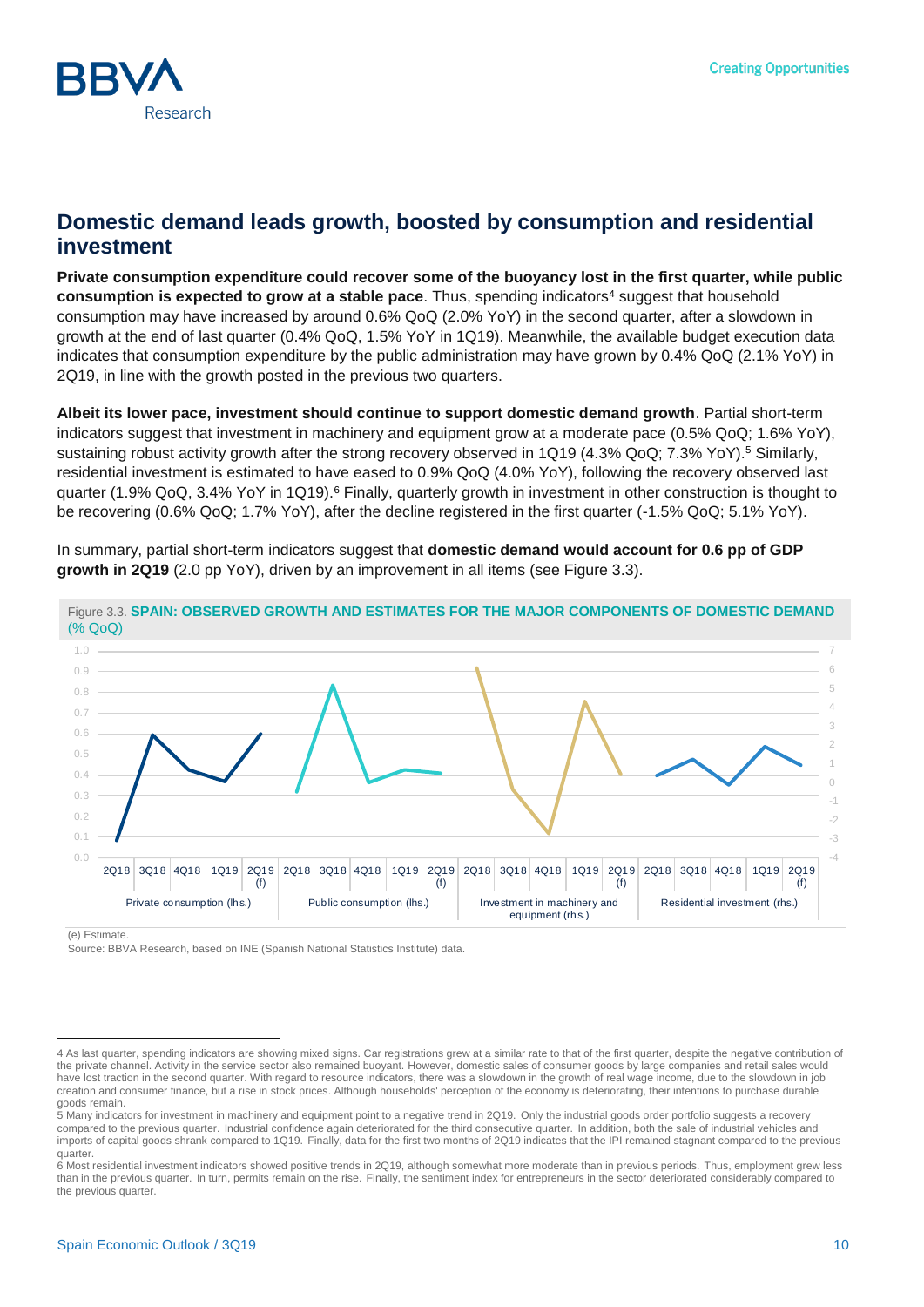

#### **Trade flows recover some traction in the second quarter, although future trends remain a concern**

**Exports of goods and services are likely to have grown 1.4% QoQ (1.3% YoY) in the second quarter, following a disappointing start to 2019** (see Figure 3.4). In particular, despite high levels of uncertainty, exports of goods may have grown by 1.8% QoQ (0.0% YoY) in 2Q19, after showing declines in the previous four quarters.<sup>7</sup> On the other hand, exports of services remained in positive territory (0.5% QoQ, 4.1% YoY), spearheaded by services not linked to foreign tourism (1.3% QoQ; 4.2% YoY), while consumption of non-residents in the domestic territory shrank (-0.5% QoQ; 4.0% YoY), following strong gains in 4Q18 and 1Q19.<sup>8</sup>

In line with the performance of final demand, data available at the time of writing suggests that imports expanded 1.4% QoQ (0.1% YoY) in the second quarter of the year, recovering some dynamism following a dip in 1Q19 (- 0.3% QoQ; -0.5% YoY). This, together with the expected performance of total exports, would mean that **net external demand contributed 0.0 pp QoQ (0.4 pp YoY) to growth of the Spanish economy in the second quarter**.



(e) Estimate.

 $\overline{a}$ 

Source: BBVA Research, based on INE (Spanish National Statistics Institute) data.

### **The pace of job creation also remained stable**

**Seasonally adjusted Social Security affiliation increased by 0.6% QoQ in the second quarter of 2019 (2.8% YoY), one-tenth down with respect to the first quarter, standing at 19,550,000 contributors in June** (see Figure 3.5).<sup>9</sup> The decline in registered unemployment, which was present across all sectors, also lost further momentum between April and June. Thus, the number of unemployed individuals shrank by -0.8% QoQ SWDA (- 5.0% YoY), four tenths less than in the previous quarter.<sup>10</sup>

<sup>7</sup> Partial indicators for overseas sales showed mixed signals. On the one hand, the available balance of trade information points to a strong surge in exports during 2Q19 (3.5% MoM SWDA in April). However, exports from major companies grew by only 0.3% MoM SWDA in April, while the order-book exports continued the negative trend that began at the start of the year.

<sup>8</sup> Overnight hotel stays from non-resident tourists dropped by 0.9% MoM SWDA on average in April and May. Tourist arrivals at the border were down by 2.6% MoM during the same period. Tourism revenue on the balance of payments grew by 0.7% MoM SWDA in April.

<sup>9</sup> As of April 1, the central state resumed Social Security payments under the special agreement for non-professional carers of dependent individuals, driving up numbers in this group by 32,800 persons in May. Excluding non-professional carers, the rally in affiliation during the second quarter would have been somewhat more modest (0.5% QoQ SWDA; 2.7% YoY).

<sup>10</sup> Since mid-2013, Social Security affiliation has grown by 19% SWDA, but is still 1% below the pre-crisis peak reached in early 2008. Although unemployment has fallen by 36% in the last five years, it remains 59% higher than in mid-2007.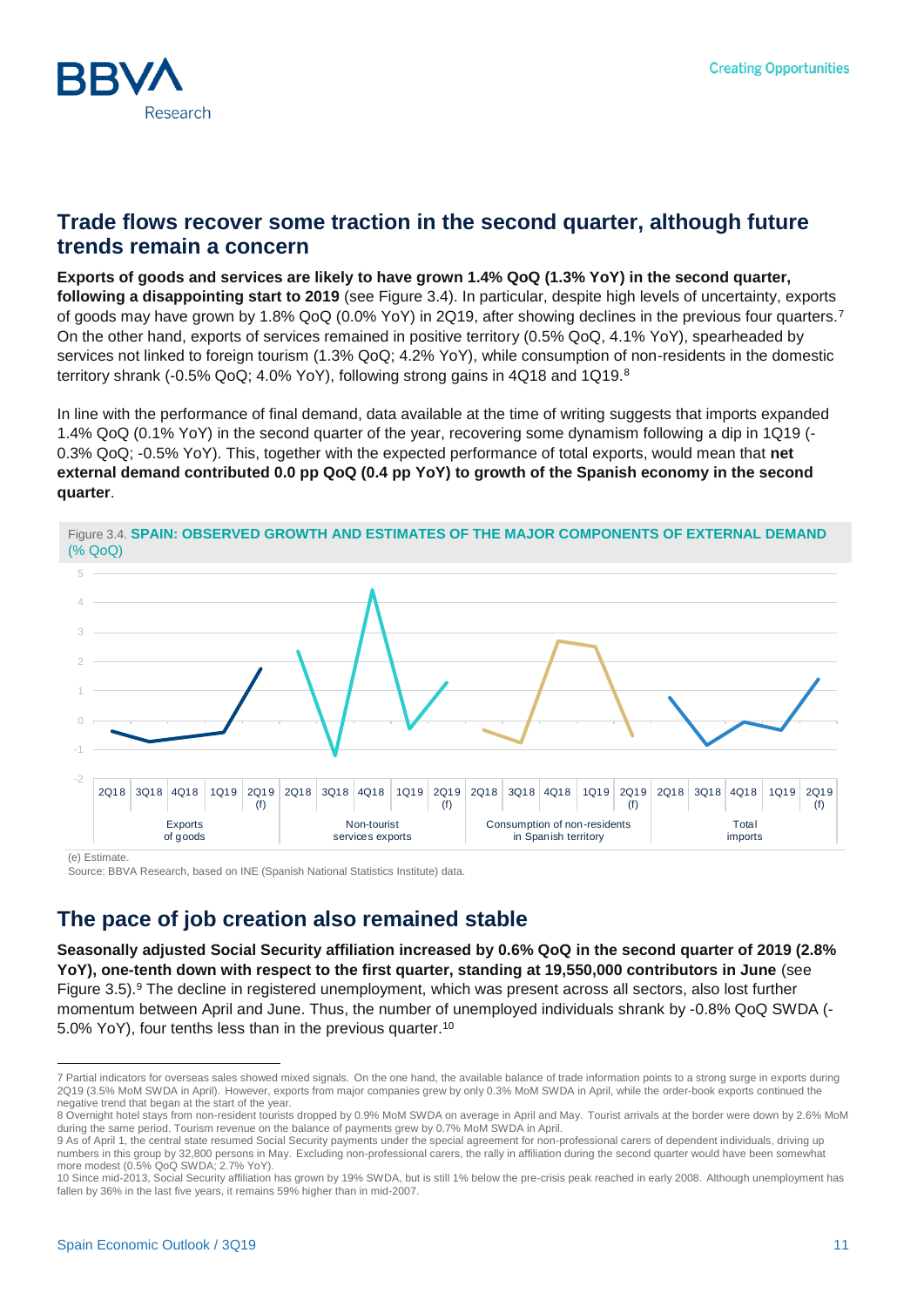

**The statutory minimum wage (SMI) hike, in effect since January, is having a limited impact on employment**. The data available through to June suggests a worse performance in Social Security registrations among young people, those engaged in traditionally low-wage service activities (such as retail or hospitality) and residents of Andalusia, the Canary Islands, Extremadura and the Region of Murcia. As Figure 3.7 illustrates, the number of employees under 30 declined in the first half of 2019 by 0.8% compared to the second half of 2018, four tenths below the first half of both 2017 and 2018. A similar trend can be seen when comparing affiliation in sectors or regions with higher minimum wage levels in the first half of the current year compared to the same period in previous years. There is no evidence of a shift from salaried employment to self-employment as a result of the minimum wage hike. In fact, the trend in terms of social security registrations in the general category, which would potentially be the most affected by the higher minimum wage, is in line with overall affiliation data.

**In contrast with Social Security registrations and unemployment data, the number of contracts declined in the second quarter.** Having expanded 0.5% QoQ SWDA (4.0% YoY) in 1Q19, hiring was down 1.7% QoQ (-0.6% YoY) between April and June, both due to a slide in permanent recruitment (-1.6% QoQ SWDA; -8.5% YoY) and, above all, a drop in temporary hiring (-1.8% QoQ SWDA; 0.2% YoY). As a result, the temporary employment rate fell by one tenth to 90.5% SWDA. As illustrated in Figure 3.6. the percentage of temporary contracts stands two points lower than the figure at the end of 2013.

#### **The Labor Force Survey (LFS) for 2Q19 is expected to confirm the trend indicated by Social Security**

**affiliation and unemployment figures.** Employment seems to have increased by around 0.6% QoQ SWDA (2.7% YoY), about one tenth less than in 1Q19. If the active population barely grows, as expected, the rise in employment would bring about a four-tenth drop in the unemployment rate, down to 13.6% SWDA. <sup>11</sup>



Source: BBVA Research based on Ministry of Labor, Migration and Social Security data





Source: BBVA Research based on Ministry of Labor, Migration and Social Security data

l

<sup>11</sup> Given the positive seasonality of the period, the gross unemployment rate would stand at 13.4% in 2Q19.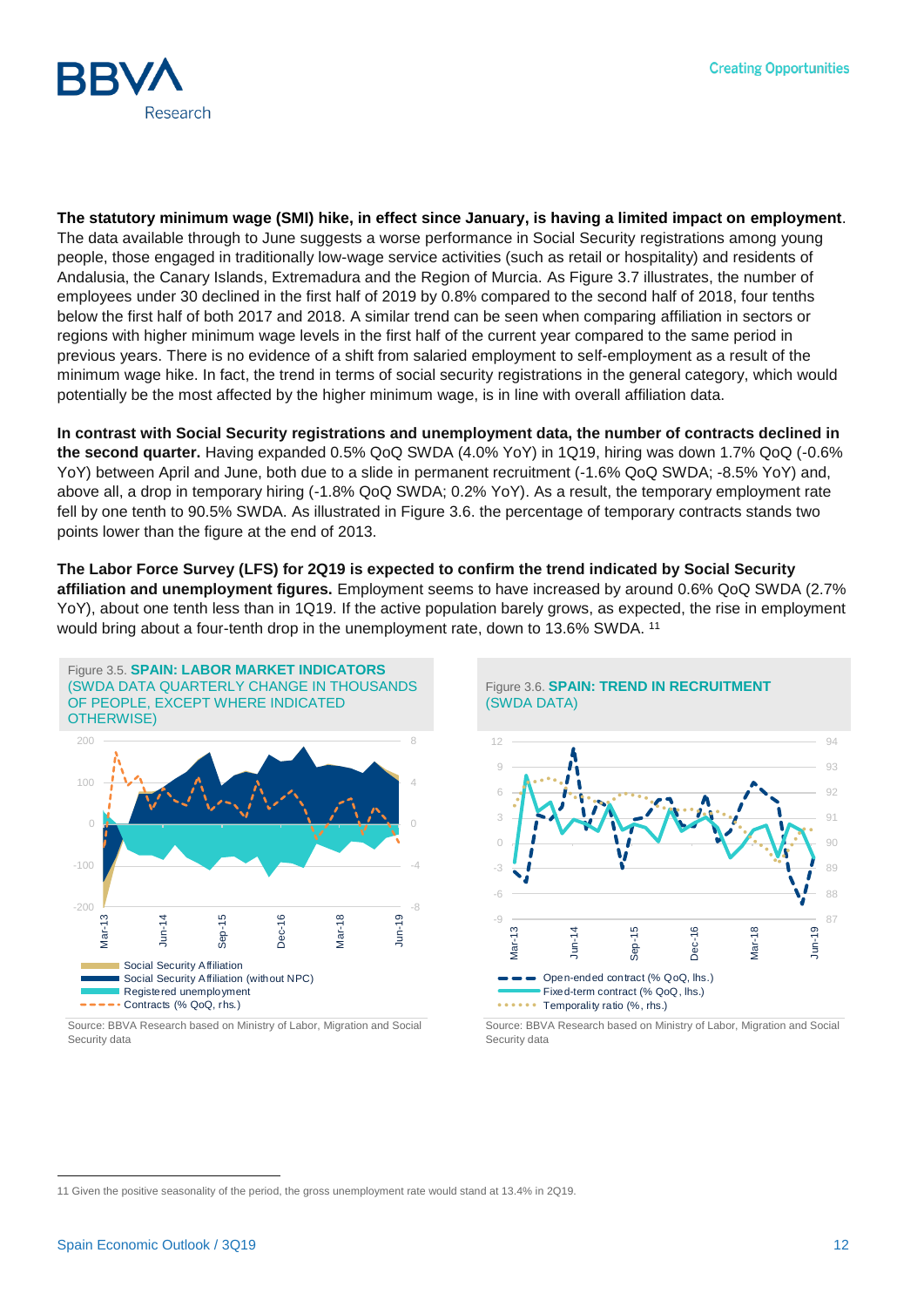



(\*) General regime and self-employment regime.

(1) People under 30.

(2) Commerce, hospitality, real estate activities, professional, administrative and artistic activities and other services.

(3) Canary Islands, Extremadura, Andalusia and Murcia.

Source: BBVA Research based on Ministry of Labor, Migration and Social Security data

#### **Prices ease, while wage demands stabilize**

Following the rebound observed during the first quarter of the year, headline inflation eased between April and June to 0.4% YoY (see Figure 3.8). This trend was affected by a downward correction to energy prices, which slowed 8.0 pp between April and June to -2.6% YoY, due to the base effect of price growth a year ago and declining fuel and electricity prices. Core inflation remained stable throughout 2Q19 and ended June at 0.9% YoY.

In this context, the headline inflation differential with the Eurozone was again in Spain's favor during 2Q19 (-0.6 pp YoY in June). BBVA Research estimates, which take core inflation as a reference, suggest that the price growth differential stood at -0.5% YoY in June.

**Wage demands stabilized during the second quarter.** The average wage growth agreed in collective bargaining agreements in the year through May stood at over 2.2% YoY, in line with the figure at the end of the first quarter. Compensation growth agreed in revised multi-year agreements was slightly lower than that for the current year (2.3%), which is applicable to just 380,400 workers.<sup>12</sup> As seen in Figure 3.9, the wage increase established in the agreements signed up to May exceeds by 0.2 pp the minimum level recommended in the 4th Agreement for Employment and Collective Bargaining (AENC).<sup>13</sup>

**Sluggish inflation suggests that wage growth - in particular, the minimum wage hike of 2019 - has not yet been passed on to final prices**. As Figure 3.10 illustrates, although the contribution made by compensation of employees to GDP deflator growth has increased during the current year, companies have narrowed their margins down, meaning price hikes have been moderate.

l

<sup>12</sup> The number of employees included in collective bargaining agreements stood at over 7,450,000 through to May, when those affected by agreements signed before 2019 (7,070,000) were included, up 30% compared to the first five months of last year.

<sup>13</sup> The 4th AENC, which was signed in early July 2018 by the CEOE, CEPYME, Workers' Commissions (Comisiones Obreras) and UGT, recommends wage increases of around 2% in 2018, 2019 and 2020, plus a variable portion that depends, among other factors, on productivity, the company's earnings and levels of unjustified absenteeism.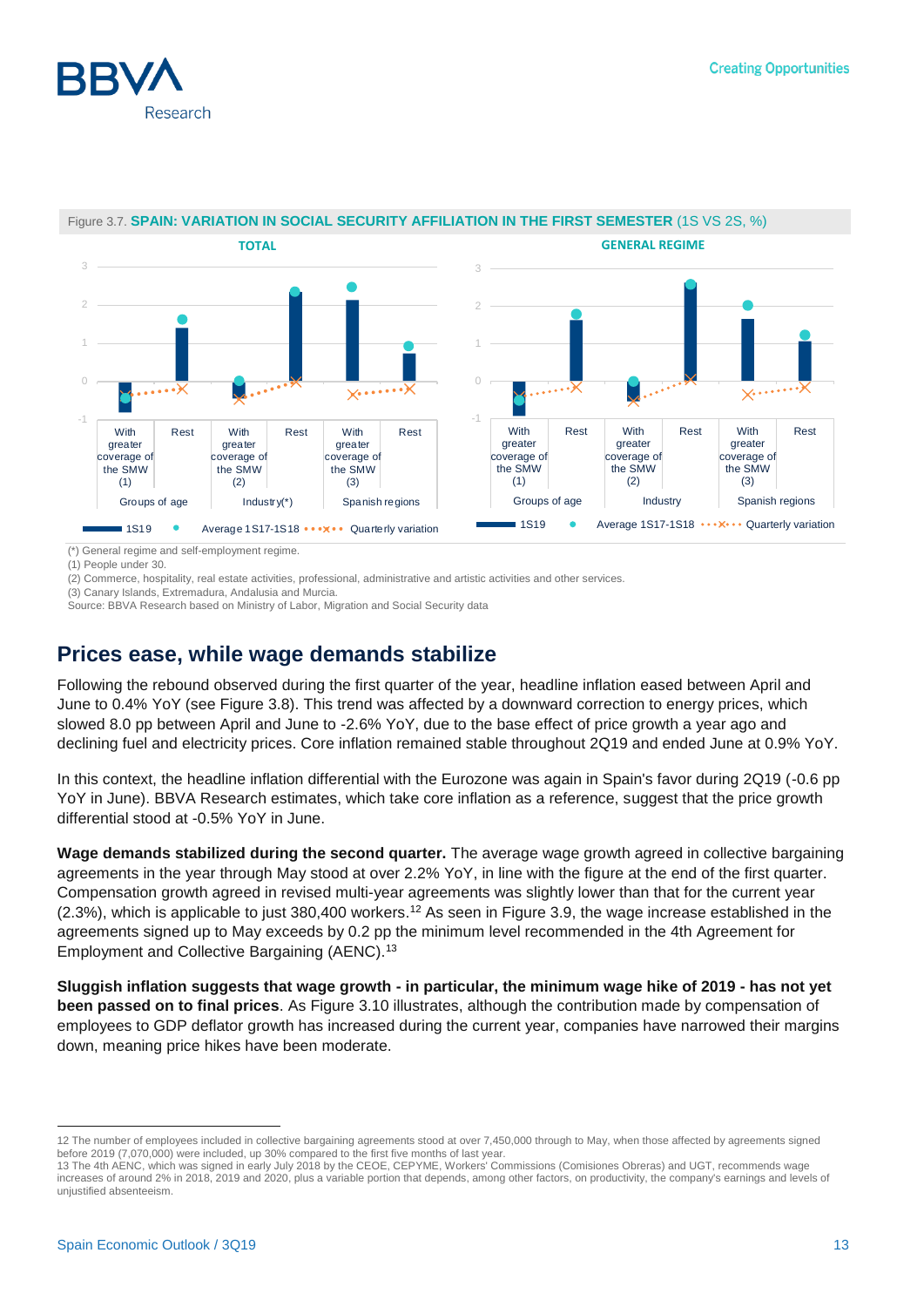



Source: BBVA Research, based on INE (Spanish National Statistics Institute) data.

Figure 3.9. **SPAIN: AVERAGE WAGE INCREASE AGREED IN COLLECTIVE AGREEMENTS** (% YoY)



Annual data includes agreements registered after December of each year and incorporates the review using the wage guarantee clause. (\*) Data since 2017 is provisional.

Source: BBVA Research based on Ministry of Labor, Migration and Social Security data



#### Figure 3.10. **SPAIN: CONTRIBUTIONS TO GDP DEFLATOR GROWTH** (QUARTERLY AVERAGE)

\* Data up to 1Q19; forecasts for 2Q19.

Source: BBVA Research, based on INE (Spanish National Statistics Institute) data.

#### **The decline in new credit slows in 2019**

**The drop in the stock of credit to the private sector halved, sliding -1.6% YoY in April. Meanwhile, new operations were also in negative territory during the first few months of the year**, down -3.4% YoY in the cumulative figure through to May (see Figure 3.11). By operation type, lending to companies showed a negative trend during the first five months of the year. Financing operations in excess of one million euro fell -10.0% YoY in cumulative terms in the period January-May 2019, while company financing operations of less than one million declined by -0.6% YoY. Lending to households has exhibited some fatigue year-to-date, albeit sustaining a growth of 3.5% YoY in cumulative terms in the year to May, supported by financing for consumer goods and property, but undermined by other household financing items.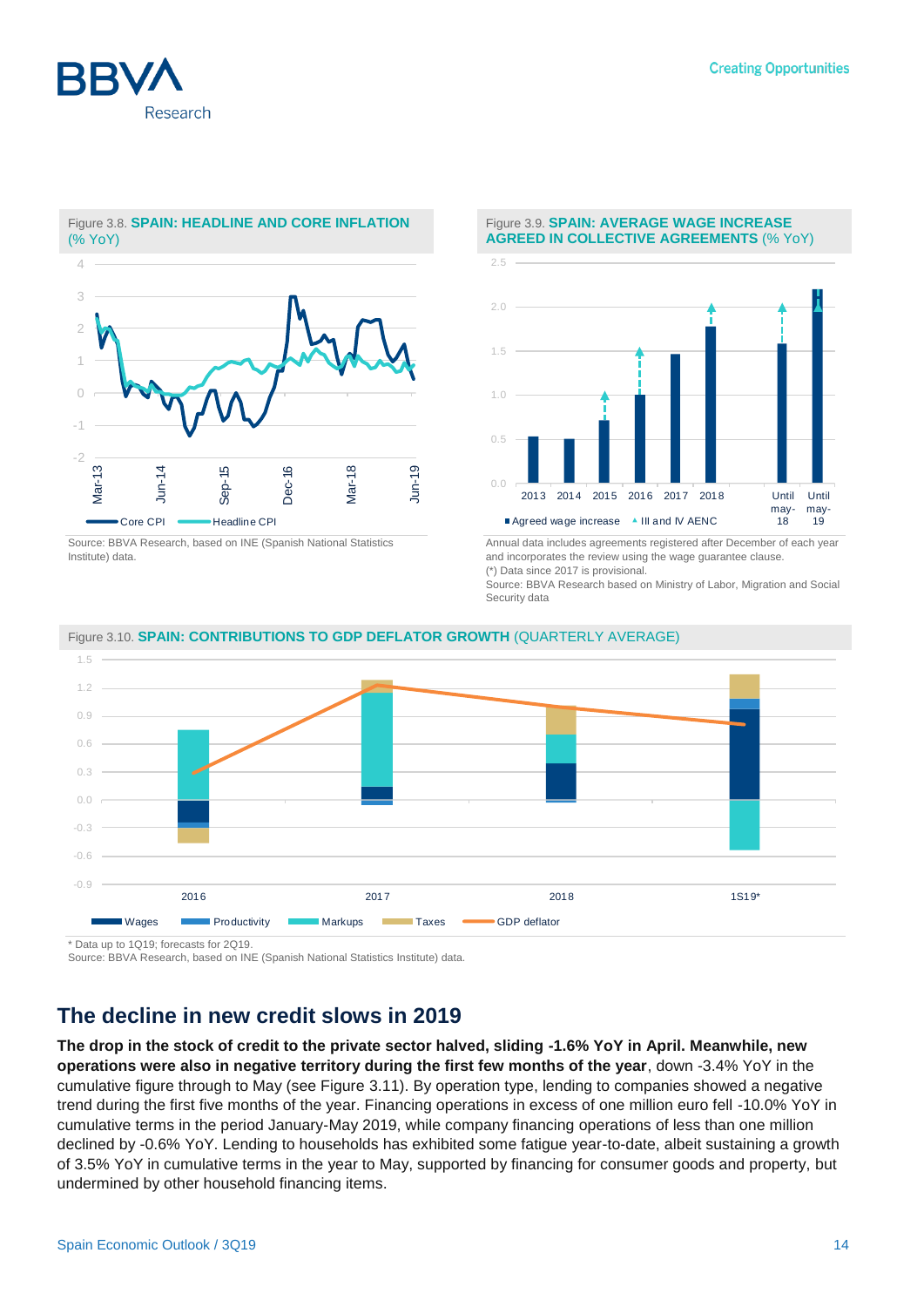**Creating Opportunities** 



**The price of new lending remains at low levels**, underpinned by depressed interest rates, good liquidity conditions for banks, stable sovereign risk and lower credit risk premia for banks (see Figure 3.12). However, some portfolios show evidence of bottoming out amid narrowing interest margins and changes to the term structure. This is true of housing purchase operations (2.40% average APR in May, 22 basis points more than a year ago), indicating real resistance to further declines and even early signs of a slight rally. This is due to the growing use of fixed interest mortgages (37% of new mortgage loans up to May vs. 35% in 2018) and because the 12-month Euribor rose slightly year-on-year (5 basis points more than a year ago) although it remains in negative territory. In this regard, there is still no clear evidence that the fact that banks have to pay stamp duty is having any impact on mortgage rates.



## **Economic scenario: slight slowdown in 2019, to be intensified in 2020**

**The Spanish economic recovery will continue during the 2019-2020 period. Despite the continued risks, GDP growth expectations are revised up by one tenth to 2.3% in 2019 and are left unchanged at 1.9% in 2020** (see Table 3.1). Although growth is expected to slow in consumption and investment compared to the previous two-year period, domestic demand will still be the main support for growth (2.0 pp on average). Meanwhile, the contribution made by net external demand will return to positive territory (0.1 pp on average; -0.3 pp in 2018), supported by a gradual recovery in exports, more accommodating monetary policy and lower oil prices. Should this scenario be confirm, the growth in economic activity would create 810,000 jobs and cut the unemployment rate to around 12.7% on average in 2020.<sup>14</sup>

l 14 Employment will increase by 740,000 people between 4Q18 and 4Q20 and the unemployment rate will fall to levels of around 12%.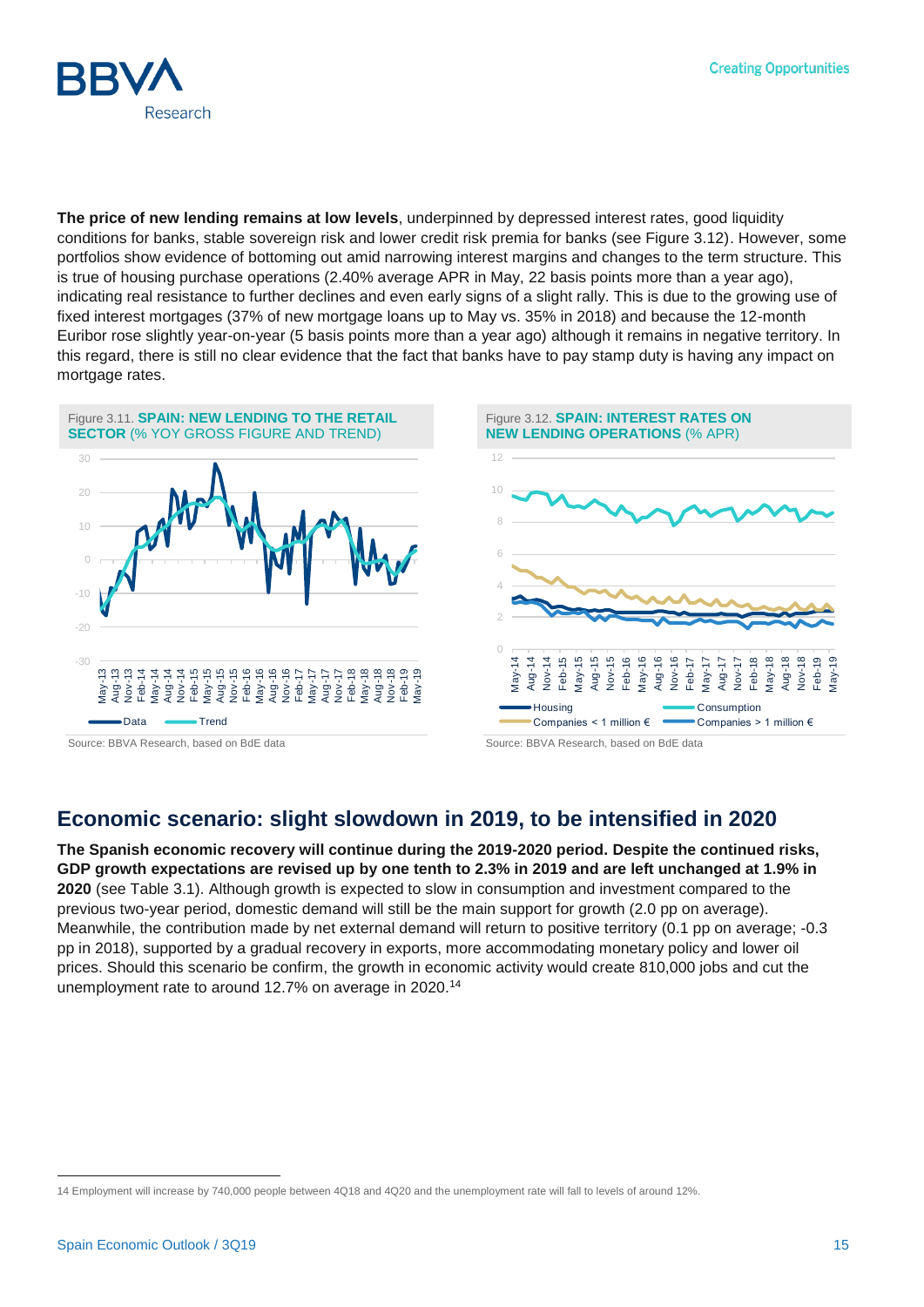

| Table 3.1 SPAIN: MACROECONOMIC FORECASTS (% YoY UNLESS STATED OTHERWISE) |             |          |      |        |         |         |  |
|--------------------------------------------------------------------------|-------------|----------|------|--------|---------|---------|--|
| (% YoY unless stated otherwise)                                          | <b>1Q19</b> | 2Q19 (e) | 2017 | 2018   | 2019(f) | 2020(f) |  |
| <b>National Final Consumption Expenditure</b>                            | 1.6         | 2.0      | 2.4  | 2.3    | 1.8     | 1.7     |  |
| <b>Private FCE</b>                                                       | 1.5         | 2.0      | 2.5  | 2.3    | 1.8     | 1.7     |  |
| <b>FCE Public Authorities</b>                                            | 2.0         | 2.1      | 1.9  | 2.1    | 1.8     | 1.7     |  |
| <b>Gross Fixed Capital Formation</b>                                     | 4.7         | 2.1      | 4.8  | 5.3    | 3.1     | 3.4     |  |
| <b>Equipment and Machinery</b>                                           | 7.3         | 1.6      | 6.0  | 5.4    | 3.9     | 3.0     |  |
| Construction                                                             | 4.3         | 2.9      | 4.6  | 6.2    | 3.1     | 3.5     |  |
| Housing                                                                  | 3.4         | 3.9      | 9.0  | 6.9    | 3.9     | 3.8     |  |
| <b>Other Buildings and Structures</b>                                    | 5.1         | 1.7      | 0.6  | 5.5    | 2.3     | 3.0     |  |
| Domestic demand (*)                                                      | 2.2         | 2.0      | 2.9  | 2.9    | 2.0     | 2.1     |  |
| <b>Exports</b>                                                           | 0.0         | 1.3      | 5.2  | 2.3    | 1.7     | 3.5     |  |
| <b>Imports</b>                                                           | $-0.5$      | 0.1      | 5.6  | 3.5    | 0.8     | 4.1     |  |
| <b>External balance (*)</b>                                              | 0.2         | 0.4      | 0.1  | $-0.3$ | 0.3     | $-0.1$  |  |
| <b>Real GDP at market prices</b>                                         | 2.4         | 2.4      | 3.0  | 2.6    | 2.3     | 1.9     |  |
| <b>Nominal GDP at market prices</b>                                      | 3.3         | 3.1      | 4.2  | 3.6    | 3.2     | 3.6     |  |
| <b>Total employment (LFS)</b>                                            | 3.2         | 2.7      | 2.6  | 2.7    | 2.4     | 1.7     |  |
| Unemployment rate (% of labor force)                                     | 14.7        | 13.4     | 17.2 | 15.3   | 13.7    | 12.7    |  |
| Full-time equivalent employment (Quarterly National Accounts)            | 2.8         | 2.4      | 2.8  | 2.5    | 2.2     | 1.6     |  |

(\*) Contributions to growth.

(e) Estimate. (f) Forecast.

Source: BBVA Research based on INE (Spanish National Statistics Institute) and Banco de España data

#### **The shifting monetary policy stance will soften the effect of escalating trade tensions**

**Although global growth remains steady (3.3% in 2019 and 2020), it is expected to stabilize below the levels achieved in previous years** (see Section 1). For the next two-year period, **additional monetary policy measures are expected to offset the effects of heightened trade tensions between the US, China and EMU. As these tensions eventually subside**, confidence should improve and a more positive climate for Spanish activity growth take shape.

In Europe, growth expectations remain virtually constant (the forecast for 2019 is increased by one tenth of a percentage point to 1.1%, but the forecast for 2020 is revised downwards by the same amount to 1.2%), which together with **a lower cost of financing** due to new measures anticipated from the ECB (cut in deposit rates, tiered deposit rate system and a boost in forward guidance) and a relatively favorable **exchange rate**, should help drive activity growth (see Figure 3.13). Finally, **oil prices** should continue to provide some relief; BBVA Research forecasts indicate that prices could ease from 68 dollars per barrel in 2018 to 62 dollars in 2019 and 55 dollars in 2020 (see Figure 3.14).<sup>15</sup>

l

<sup>15</sup> Although the fall in energy prices is due to the slowdown in activity at a global level, supply factors are also playing a role and, consequently, a net positive effect is estimated for business margins, household disposable income and economic activity in Spain. For further details on estimating the effects of oil prices by type of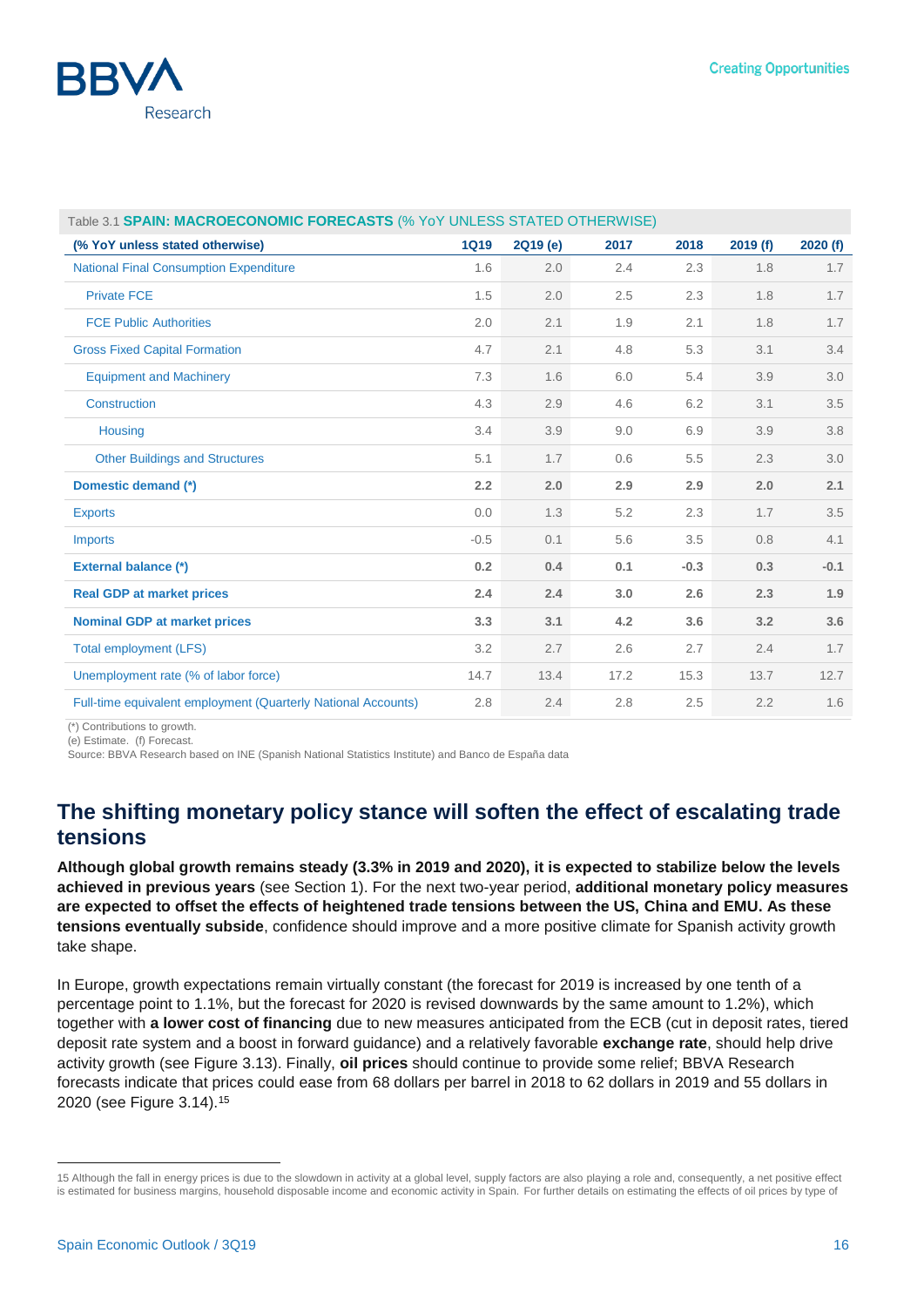





Source: BBVA Research

### **Domestic demand will slow down, but will continue to underpin activity growth**

**Private consumption will lose traction in the 2019-2020 period due to the waning of certain tailwinds**. BBVA Research expects growth in household spending to ease to 1.8% in 2019, two tenths less than expected in the previous edition of this publication, and 1.7% in 2020. Average growth will therefore stand six tenths below that posted in the 2017-2018 period. What factors explain the loss of buoyancy anticipated for private consumption? First, the dissipation of certain transitory elements that had stimulated spending in previous years, such as pent-up demand for durable goods<sup>16</sup> and the impact of expansionary monetary policy on household financial burdens. Second, less impetus from some of the factors shaping consumption, such as net financial wealth, which is affected by the volatility of stock prices, and the shift in savings towards more secure but less profitable assets. Thirdly, more modest growth in consumer financing, in line with trends registered during the first five months of the current year.<sup>17</sup> Finally, uncertainty results in a deterioration of household sentiment regarding the economic scenario, which has helped drive the savings rate to 5.4% of disposable income (see Figure 3.15).<sup>18</sup>

In contrast, the fiscal stimulus included in the 2018 General State Budget and additional measures approved in recent months (including higher pensions, civil servant wages and minimum wage) will continue to drive household income, especially if companies continue to absorb the cost of higher wages rather than transfer them onto prices.<sup>19</sup> Similarly, spending will be driven by the non-stop growth in real estate wealth and the complementary nature of demand for housing and the consumption of certain goods and services.<sup>20</sup>

 $\overline{a}$ 

shock on activity and prices in the Spanish economy, see Box 1 of the Spain Economic Outlook journal for the second quarter of 2011, available at: <https://goo.gl/6DM3cE>

<sup>16</sup> Between 2013 and 2016, household consumption grew faster than its long-term fundamentals (disposable income, wealth and interest rates) as a result of the absorption of pent-up demand for durable goods during the crisis. This factor ceased to add to household expenditure growth in early 2018.

<sup>17</sup> The volume of new consumer financing operations increased 5.1% YoY through to May, having expanded 17.0% in 2018. 18 Having eased to 4.5% SWDA of disposable income in 1Q18, the household savings rate rose by nearly one point to 5.4% SWDA in 1Q19.

<sup>19</sup> BBVA Research estimates indicate that the impact of the minimum wage hike on the total wage bill would be positive during the two-year period should companies not transfer the effect onto final prices. As of mid-2021 the negative impact on employment levels would outweigh the positive impact on wages, unless productivity growth outweighs the upturn in labor costs. Details can be found in the Spain Economic Outlook journal for the first quarter of 2019, available at[:](https://www.bbvaresearch.com/publicaciones/situacion-espana-primer-trimestre-2019/)  <https://www.bbvaresearch.com/publicaciones/situacion-espana-primer-trimestre-2019/>

<sup>20</sup> A household's consumer spending rises by around 20% when buying a home, regardless of any changes that may occur in the size of the family unit, the income or employment status of its members. The "property effect" reaches 35% in the case of furniture and household appliances. See Box 2 of the Spain Economic Outlook journal for the second half of 2017, available at:<https://www.bbvaresearch.com/public-compuesta/situacion-consumo-segundo-semestre-2017/>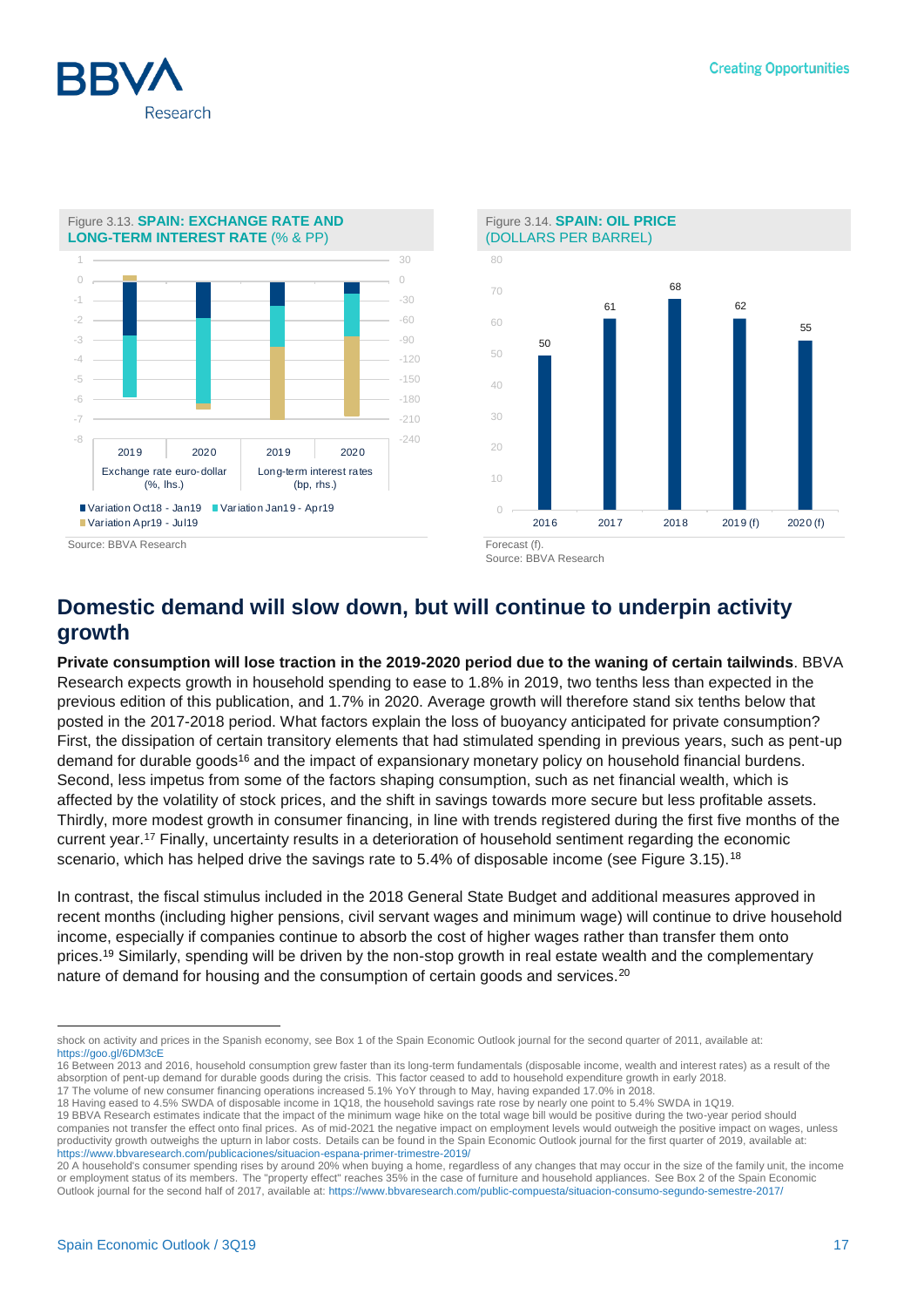

**In the 2019-20 two-year period, investment in machinery and equipment will grow at an average annual rate of 3.5%, supported by monetary policy but hit by uncertainty regarding foreign trade flows.** In particular, this demand item is expected to rise 4.0% in 2019 and 3.0% in 2020 (1.0 pp more and 0.7 pp less than the figures stated in the last edition of this publication), shaped by the strong growth observed in the first quarter of the year. Investment in machinery and equipment will significantly be driven by goods exports and, in particular, how these might be affected by ongoing trade tensions and weak growth among key trading partners. In any case, lower financing costs will have a positive but limited effect, starting at already low levels. All this while two significant aspects of uncertainty remain in place: how the automobile sector will be affected by regulatory change and the consequences of real parliamentary fragmentation on decisions made by agents.

**On the other hand, investment in housing will continue to expand faster than GDP growth in 2019 and 2020, although at a more moderate rate than expected a few months ago, due to greater regulatory uncertainty.** Industry fundamentals support this positive trend. Employment will continue to make progress more robustly than initially expected, which should support growth of household income. In addition, expectations of further interest rate cuts should benefit buyers who require financing, although the benefits of new stimuli are likely to be less robust than in the past. However, some aspects could have a negative effect on residential investment in the coming quarters. On the one hand, legal uncertainty at the end of last year and regulatory changes affecting rental contracts could be behind the deterioration of residential sales since the end of 2018. On top of this is the short-term impact of a new law regulating real estate credit contracts coming into force on June 16 (see Figure 3.16). In this scenario, there is a slight downward revision of housing investment in the current two-year period, as growth is cut by 0.7 pp in 2019 to 3.9% and 0.4 pp in 2020 to 3.9%. However, it will remain one of the most dynamic components of domestic demand.







Source: BBVA Research, based on CIEN data

**Assuming a scenario of no changes to economic policy, fiscal policy is expected to be slightly expansionary in 2019 and neutral in 2020**. In any case, the electoral cycle and slow progress establishing new governments, both at the state level and for some regional governments, indicate **an easing of public expenditure in the second half of the year**. Thus, the rise in spending on final consumption by public administrations will be limited, standing at around 1.8% YoY in 2019 and 1.7% YoY in 2020. Similarly, growth in investment in other buildings will be restrained in the current two-year period (YoY 2.3% in 2019 and 3.0% in 2020), affected by the gradual slowdown in public investment.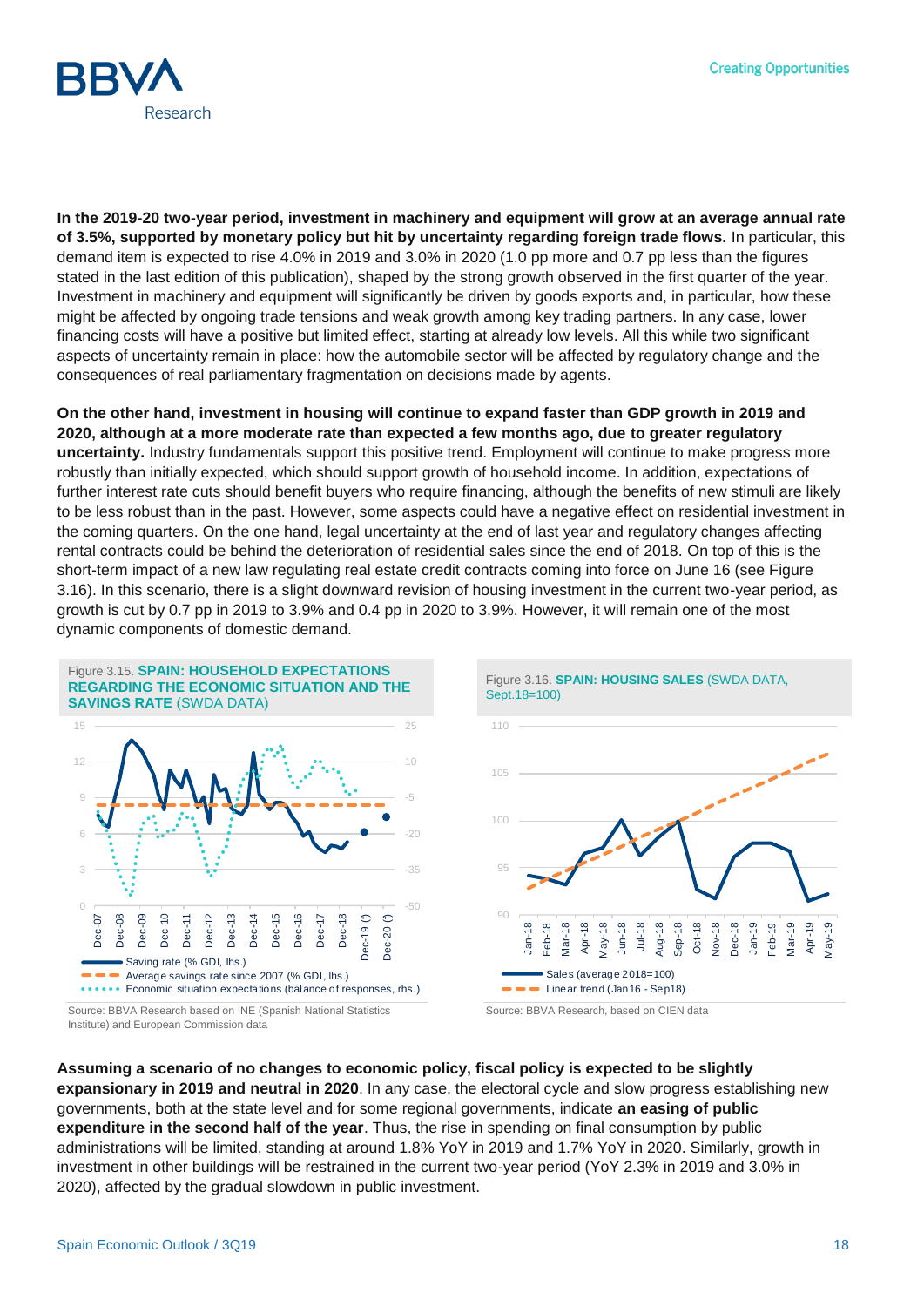#### **Lower growth in developed economies and trade tensions hinder trade flows**

**Mounting trade tensions between China, USA, and EMU, together with economic slowdowns in said countries, will affect the performance of Spain's sales** abroad and are consistent with slowing growth rates over the next two-year period. However, robust global economic growth, a relatively favorable real effective exchange rate, along with lower oil prices, should be sufficient to keep foreign demand growth in positive territory. **Thus, total exports are expected to expand 1.7% YoY this year and 3.5% next year, 1.1 pp and 0.3 pp less than expected three months ago respectively**.

In particular, **the sluggishness of exports of goods last year is expected to continue in 2019, and recover somewhat in 2020**. Exports growth is expected to be around 0.5% in 2019 and 3.6% in 2020. This is 1.5 pp and 0.5 pp below the forecasts published three months ago. The anticipated growth in goods exports in 2020 should be supported by easing trade tensions, a recovery in the automotive sector and a progressive improvement in the Eurozone. In addition, moderate competitiveness gains are expected to add additional impetus, via declining oil prices and a lower cost of financing.

**Meanwhile, exports of services are expected to be the driver behind foreign sales**, growing 4.5% in 2019, 0.1 pp faster than estimated in the previous quarter, and 3.0% in 2020. In any case, this would stand almost two points below the average annual growth observed since 2014. As for foreign tourism, BBVA Research's forecasts suggest that non-resident consumption in the domestic territory, which expanded just 1.8% during 2018, would return to growth rates observed early in the recovery, rising 4.1% in 2019 and 2.1% in 2020. This represents 2.6 pp and 1.1 pp more than estimated in the last edition of this publication. Thus, the slowdown continues in terms of foreign tourism compared to the growth posted in the 2016-2017 two-year period (9.2% annual average), but not as sharply as expected three months ago. Nonetheless, some of the structural factors already mentioned in previous editions of this publication remain in place. There are still concerns over restrictions on supply growth at some destinations and a diminishing flow of tourists diverted toward the Spanish market from competing markets hit by geopolitical tensions.<sup>21</sup> Finally, overseas sales of non-tourism services are expected to grow 4.8% in 2019 and 3.7% in 2020, 1.7 pp and 0.7 pp less than estimated last quarter, and slightly below the average for the last two years (4.5% on average).

The expected composition of final demand growth will lead to imports growth of around 2.4% on average during the current two-year period, which will result in a negative contribution from net external demand to growth (0.3 pp in 2019 and -0.1 pp in 2020). This performance is consistent with a moderate decline of the current account balance to 0.7% of GDP in 2019 and 0.4% in 2020.

#### **The labor market recovery will continue at a slower pace**

Although the economy and the labor market performed better in the first half of the year than was expected three months ago, **job creation will lose traction in 2019**. In line with easing growth, employment will rise by 2.4% this year, three tenths less than in 2018, but four more than expected in early April. Given that the labor force expansion will be modest, rising employment will result in a decrease of 1.5 pp in the unemployment rate to 13.7%.

**These forecasts are consistent with a limited impact of the statutory minimum wage increase on growth and employment in the short term**. BBVA Research estimates, included in the Spain Outlook edition for the first quarter of 2019, indicate that employment levels (measured in full-time equivalent jobs) in 2019 would stand

 $\overline{a}$ 

<sup>21</sup> In this regard, the estimates of BBVA Research would suggest that nearly 10 pp of tourism growth over recent years is not due to traditional fundamentals such as the evolution of global demand or the real effective exchange rate. For a more detailed explanation of the structural factors that are slowing foreign tourism, see the BBVA Research Economic Watch: "Foreign tourism in Spain: Loss of traction pending improvements in competitiveness", available a[t https://bit.ly/2FuOVl9](https://bit.ly/2FuOVl9)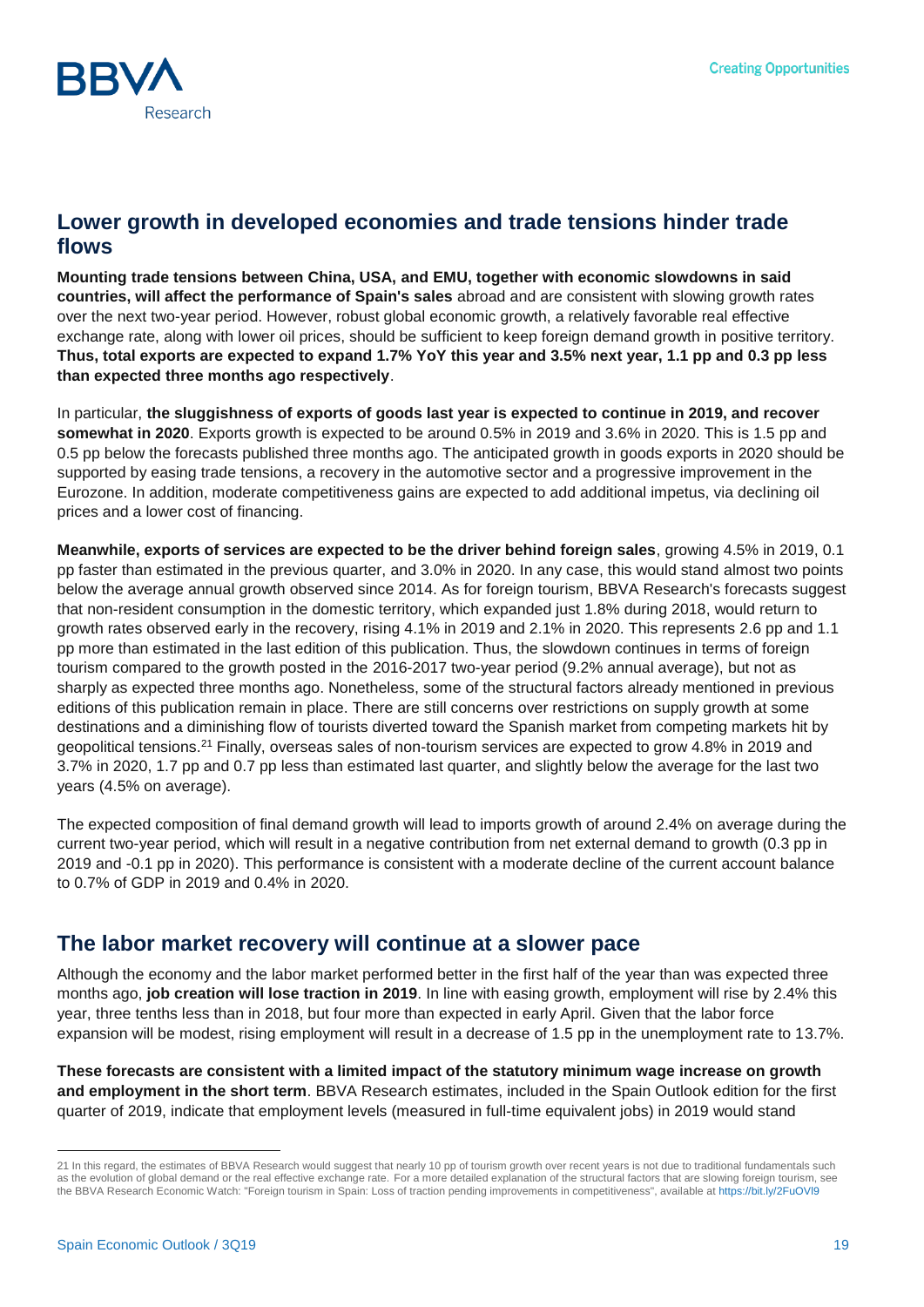

between one and four tenths lower than in the baseline scenario, depending on whether companies absorb the wage increase or transfer it onto prices. Data for the first quarter suggests that the effect of the higher minimum wage would be close to the lower end of the range, provided that investment plans remain largely unaffected by the narrowing of business margins. In the long term, the effect will depend on the adoption of policies that contribute to increasing the productivity of the workers likely to be most affected, including young people, foreigners and lowskilled workers. Should their productivity not improve, the higher minimum wage could drop occupation to between 0.9 pp and 1.6 pp below the baseline scenario level.

**The increase in employment and shrinking unemployment rate will continue in 2020, albeit at a slower pace**, easing to 1.7% and 12.7%, respectively. If the forecasts of BBVA Research prove accurate, the number of employed people would stand close to 20.3 million by the end of 2020, while the unemployment rate would be about 12.2%, still well above pre-crisis levels. As Figure 3.17 illustrates, in 4Q20 employment will be around 2.2% below the level observed at the beginning of 2008, while the unemployment rate will be three points higher. In addition, the expected trends in terms of activity and full-time equivalent employment (FTE), which is set to grow by around 2% on average in the 2019-2020 period, point to a limited contribution from labor productivity to GDP growth.

#### **Inflation will remain at moderate levels during the current two-year period**

**The slowdown in consumer prices is expected to continue, given the easing in domestic growth, an expected drop in fuel prices, and a global environment that is unlikely to exert upward pressure on the costs of imported goods.** Thus, inflation is expected to end 2019 at an annual average of around 0.8% YoY (0.3 pp below the estimate three months ago), while core inflation should remain virtually stable (0.8% YoY annual average in 2019). In 2020 core inflation will continue to rise very gradually (1.0% YoY annual average), which, together with easing energy prices, should put headline inflation at 1.3% YoY (0.1 pp below the previous forecast).

Should these estimates prove correct, **the headline inflation differential against the Eurozone would shift slightly in Spain's favor during the 2019-2020 period** (-0.2 pp on average), after the gap narrowed in 2018.

#### **During the 2019-2020 period the pace of public deficit adjustment will slow**

**The budget execution information available through to April 2019 indicates a somewhat more dynamic recovery of public revenue than expected three months ago**, due to the impact of the minimum wage hike and higher Social Security contribution bases. Meanwhile, there has been a boost in public expenditure, especially for items such as social transfers, which added almost one tenth to the deficit through to March 2019, but had a diminishing effect on activity.

In this context, both the economic cycle and more favorable financing conditions are expected to lead to a decline in the public deficit during the 2019-2020 period. This cyclical improvement will be partly offset by measures adopted late last year and during the first months of this year. As a result, **the aggregate public administration deficit will shrink by just 0.4 pp in 2019 to 2.2% of GDP**, again standing above the stability target (-1.3%). **In 2020, assuming no changes to fiscal policy, a cyclical correction of the fiscal balance to 1.9% of GDP is expected** (see Figure 3.18), meaning further deviation from the stability target (-0.5%) and government forecasts (-1.1%).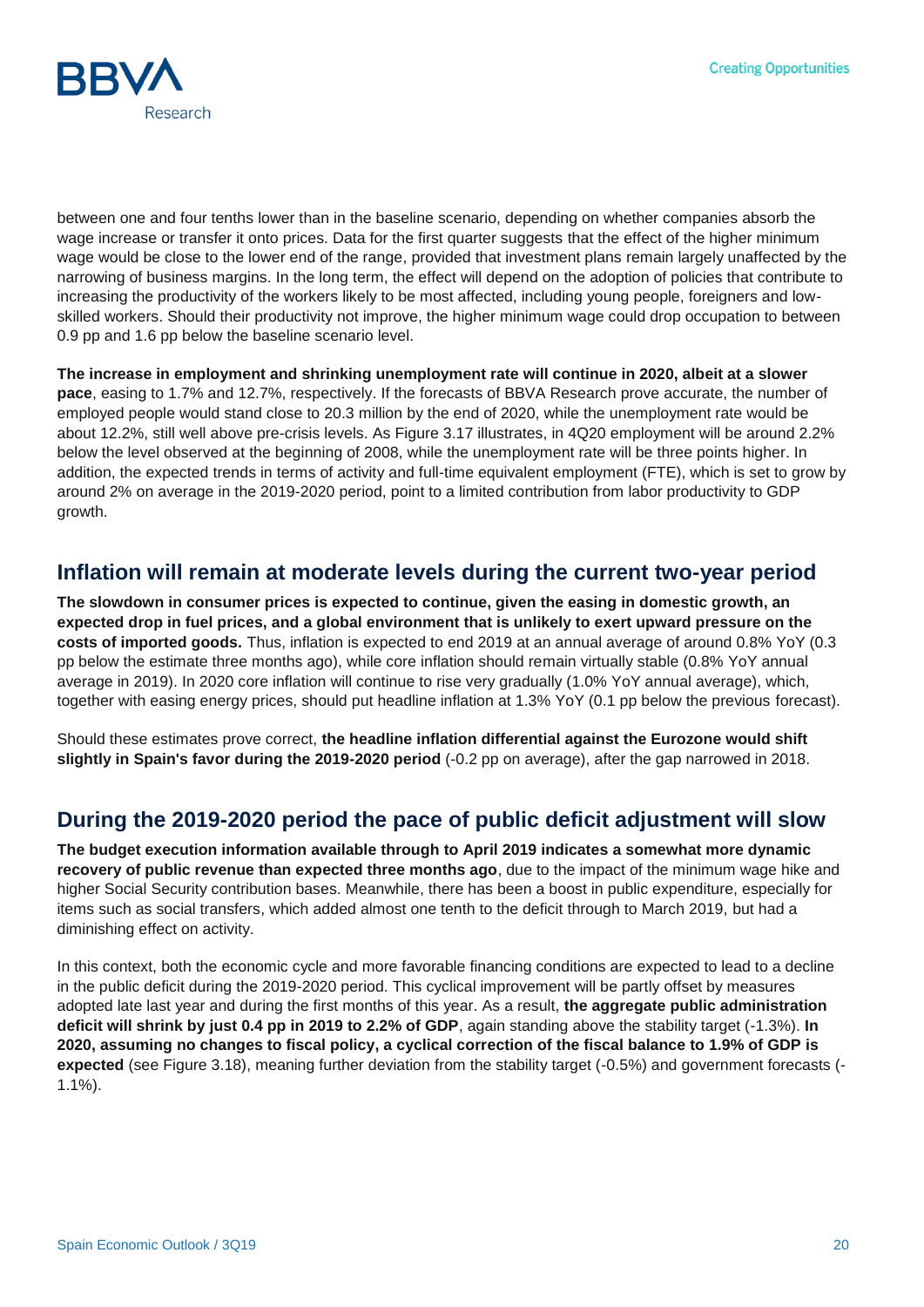



Source: BBVA Research, based on INE (Spanish National Statistics Institute) data.

Figure 3.18. **PUBLIC ADMINISTRATIONS: BREAKDOWN OF FISCAL ADJUSTMENT, EXCLUDING BAIL-OUTS FOR FINANCIAL INSTITUTIONS** (% OF GDP)



(a) Actual growth. Forecast (f). (1) Includes changes in interest charges Source: BBVA Research based on Ministry of the Treasury and INE (Spanish National Statistics Institute) data

Pending final confirmation from the European Council, Spain will withdraw from the excessive deficit protocol in 2019, but is expected to deviate from the structural deficit reduction path due to a high level of public debt (98.7% of GDP in March 2019). Should the BBVA Research scenario be confirmed, the structural primary balance will stabilize at around -0.5% of GDP, consistent with a virtually neutral fiscal policy stance during the 2019-2020 twoyear period. All this shows that, **despite marginal progress, there is still insufficient fiscal leeway to address the long-term sustainability challenges facing public accounts** (high public debt, aging population, tax system efficiency improvements, etc.).

#### **The likelihood of any of the risks materializing continues to rise**

**Although BBVA Research's scenario includes a slight upward revision of the forecast of economic activity for 2019, the economy remains highly vulnerable**. Growth continues to be particularly dependent on domestic demand, while there is still uncertainty regarding global trade. In addition, the diminishing impact of monetary policy and the absence of leeway for fresh fiscal stimulus, reduces the ability of the Spanish economy to respond to the current risks.

**At the external level, there is uncertainty regarding the performance of global growth**. The slowdown affecting the Chinese and American economies, coupled with the lack of dynamism of the EMU, indicates **increasing difficulties for developed economies**. In addition, there is uncertainty generated by the multiple international issues currently ongoing. Among the most troubling for the Spanish economy are **trade tensions between the USA, China and EMU, as well as a disorderly exit of the UK from the EU**. Furthermore, despite the announcement of fresh monetary stimuli, economic weakness in Europe is a matter for concern. This may be materializing as structural problems, which would require reforms to drive European integration and create a climate more conducive to growth. The results of the May European elections and the limited gains by Eurosceptic parties offer some relief.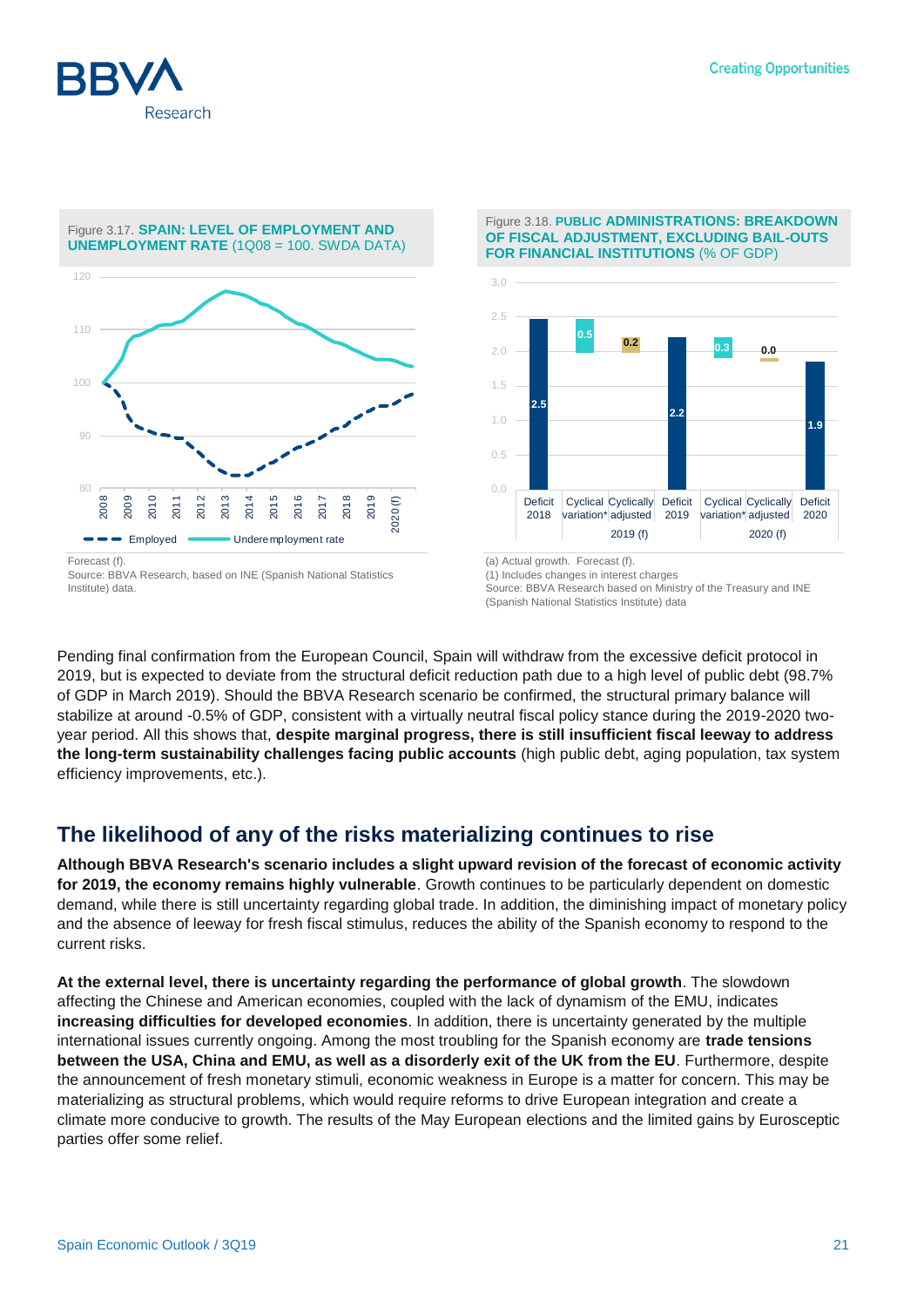

**Domestic risks are also significant**. On the one hand, uncertainty regarding economic policy remains high and is still one of the main sources of instability. The recent general, regional and local elections increased the fragmentation of the political spectrum, making it difficult to reach agreements over measures necessary to continue the recovery and improve the long-term functioning of the economy.

Moreover, the near impossibility of achieving consensus is particularly significant now that **the effects of monetary policy are diminishing**. So far, the European Central Bank has been able to underpin domestic demand growth amid unusually low interest rates. However, there is decreasing scope for the tools implemented to date to be effective. Therefore, it will become increasingly evident that other policies will be required to help boost, in particular, investment expenditure. In Spain there is limited ability to make use of fiscal policy, meaning the economy might be bolstered via measures aimed at driving competitiveness or making the labor market operate more efficiently.

Meanwhile, although the minimum wage increase seems to have had a limited impact, in line with the BBVA Research baseline scenario, the medium and long term effect remains uncertain. At present, there has been no transfer to final consumer prices or a significant dent in job creation, although these more adverse scenarios cannot yet be ruled out.<sup>22</sup> This is particularly important in the current context, with the unemployment rate gradually approaching its structural level. In this scenario, we may witness binding capacity constraints and shortages of skilled labor, which could lead to greater wage pressure.

In addition to the short-term risks, **the Spanish economy also faces structural challenges**. The **low growth in real productivity during the recovery is a prominent one.** In contrast with the previous upturn (2003-2007), recent productivity improvements, defined as gross value added per hour worked, are due to *changes to the sectorial composition* of employment and hours worked, as well as different price trends in each branch of activity, rather than real productivity improvements. For example, the aggregate productivity of the economy could expand due to a sector with a comparatively high gross value added per hour accounting for a larger share of employment. This productivity improvement would be driven by a composition effect, but not the economy's ability to produce more with the same resources. This has been the case during the recovery, as Figure 3.19 illustrates. The increase in gross value added per hour worked since early 2014 is exclusively due to a positive composition effect. Figure 3.20 illustrates that during the recovery some of the more productive sectors, such as real estate and ICT, accounted for a greater percentage of employment, while those with lower gross value added per hour, such as artistic activities, commerce, hospitality and transport, saw their role decline. <sup>23</sup> Reforms are needed to boost real productivity growth both in the educational-training field and in the labor and product market, seeking to drive the qualification levels of workers and entrepreneurs and foster lifelong training, reduce labor segmentation, and encourage stronger growth of enterprises. 24

Finally, longer-term trends must also be monitored, as these will undoubtedly have an impact on the Spanish economy in the coming years. Particularly important among these is the **gradually aging of the population**. According to INE population forecasts, people over 65 will account for 26% of the total population by 2033 (said group now represents 20%). This may affect growth both by exerting downward pressure on potential growth<sup>25</sup> and also through lower demand. In particular, older individuals have lower per capita consumption levels. Policies that target the consequences of population aging should into account these demand-side effects.<sup>26</sup>

l

<sup>22</sup> BBVA Research estimates suggest that GDP would be between 0.1 pp and 0.3 pp lower than in the baseline scenario and that employment would be between 0.1 pp and 0.4 pp lower, depending on whether companies absorb the wage increase or pass the same on to prices. That is, the economy would create between 75,000 and 195,000 fewer jobs in the 2019-2020 period than in the absence of the minimum wage increase. To estimate the repercussions of the increase in the legal minimum wage, we used the model proposed in Doménech, R., García J. R. and Ulloa C. (2018): "The effects of wage flexibility on activity and employment in Spain", Journal of Policy Modeling, Vol. 40 (6), 1200-1220

<sup>23</sup> A detailed explanation of the factors behind productivity trends in Spain can be found in the BBVA Research Economic Watch report: "Causes of productivity trends in Spain: 2002-2019", soon to be published on the BBVA Research website.

<sup>24</sup> For a more detailed analysis of policies that could help improve productivity, see Cardoso, M., Doménech, R., García, J. R., Sicilia, J. and Ulloa, C. A. (2016): "Toward a more efficient and equitable labor market", available https://bit.ly/2LceHA3

<sup>25</sup> For example, see Chapter 4: "Economic consequences of demographic changes" in the Banco de España Annual Report (2018).

<sup>26</sup> For further details, see Box 2: "Consumption habits and the challenge of population aging" in Situación Consumo for the first half of 2019.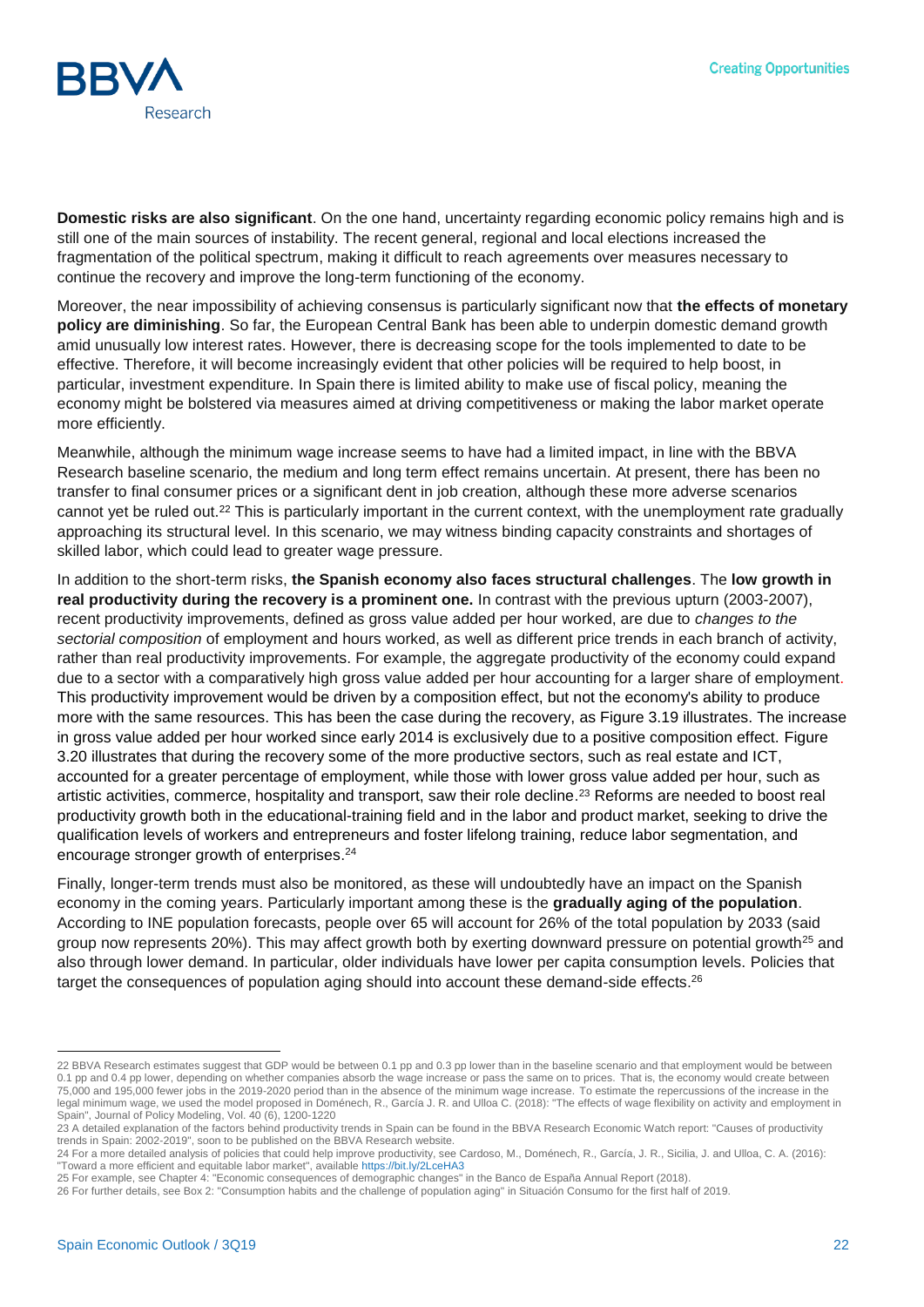



#### Figure 3.19. **SPAIN: AVERAGE ANNUAL PRODUCTIVITY GROWTH PER HOUR\***(%)

Source: BBVA Research, based on INE (Spanish National Statistics Institute) data.





\*Productivity: GVA per hour worked. Employment: percentage of total hours worked Source: BBVA Research, based on INE (Spanish National Statistics Institute) data.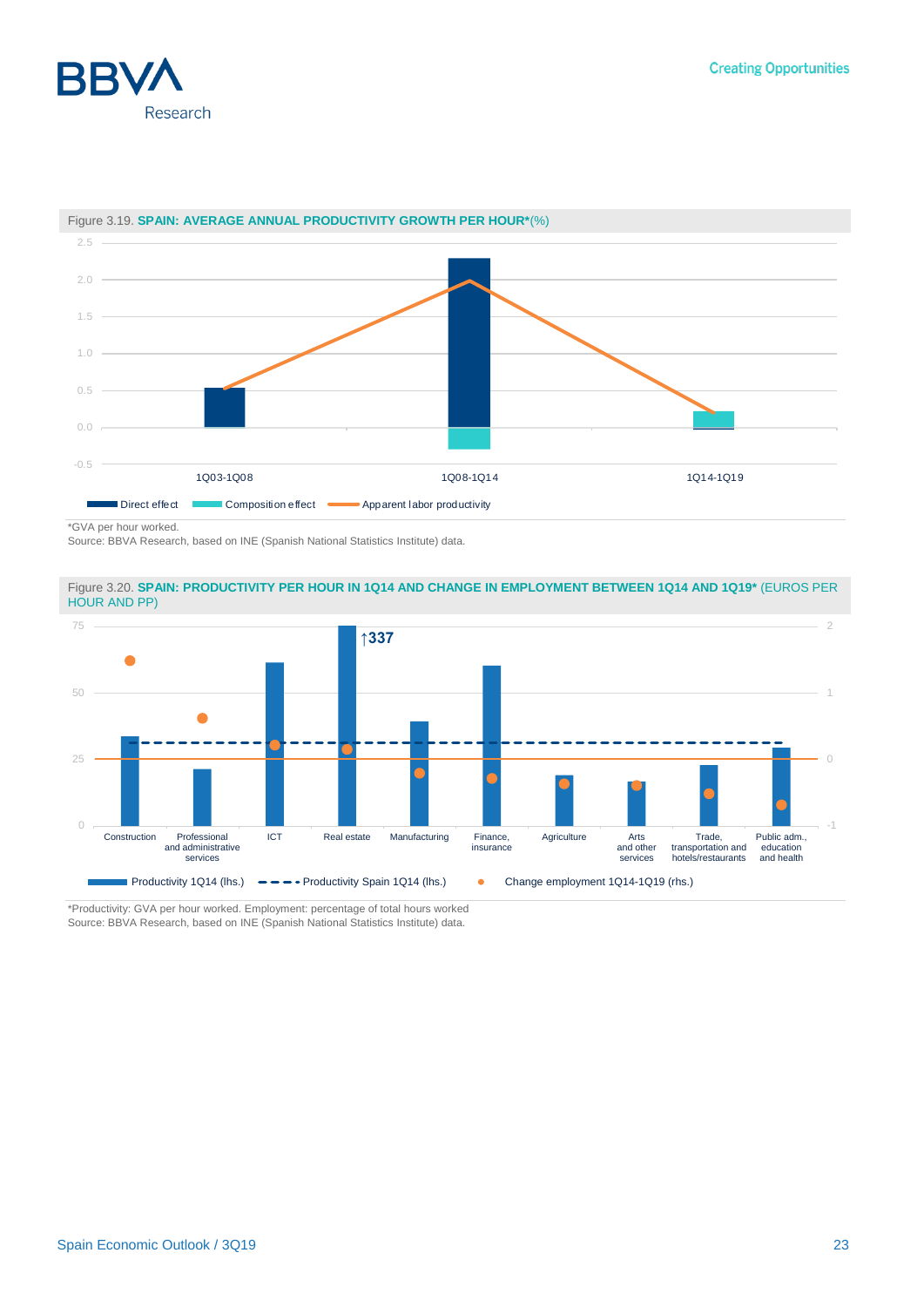

# <span id="page-23-0"></span>4. Tables

| Table 4.1. MACROECONOMIC FORECASTS GROSS DOMESTIC PRODUCT (ANNUAL AVERAGE %) |        |      |      |      |      |  |  |
|------------------------------------------------------------------------------|--------|------|------|------|------|--|--|
|                                                                              | 2016   | 2017 | 2018 | 2019 | 2020 |  |  |
| <b>US</b>                                                                    | 1.6    | 2.2  | 2.9  | 2.5  | 2.0  |  |  |
| Eurozone                                                                     | 1.9    | 2.5  | 1.9  | 1.1  | 1.2  |  |  |
| Germany                                                                      | 2.2    | 2.5  | 1.5  | 0.8  | 1.2  |  |  |
| France                                                                       | 1.0    | 2.4  | 1.7  | 1.3  | 1.5  |  |  |
| Italy                                                                        | 1.2    | 1.8  | 0.7  | 0.0  | 0.4  |  |  |
| Spain                                                                        | 3.2    | 3.0  | 2.6  | 2.3  | 1.9  |  |  |
| <b>United Kingdom</b>                                                        | 1.8    | 1.8  | 1.4  | 1.1  | 1.2  |  |  |
| Latin America*                                                               | $-0.2$ | 1.8  | 1.5  | 1.0  | 2.2  |  |  |
| <b>Mexico</b>                                                                | 2.6    | 2.4  | 2.0  | 0.7  | 1.8  |  |  |
| <b>Brazil</b>                                                                | $-3.3$ | 1.1  | 1.1  | 0.9  | 1.8  |  |  |
| Eagles**                                                                     | 5.3    | 5.4  | 5.2  | 4.7  | 4.9  |  |  |
| <b>Turkey</b>                                                                | 3.2    | 7.4  | 2.6  | 0.3  | 2.5  |  |  |
| <b>Asia and Pacific</b>                                                      | 5.6    | 5.6  | 5.6  | 5.3  | 5.1  |  |  |
| Japan                                                                        | 0.6    | 1.9  | 0.8  | 0.7  | 0.4  |  |  |
| China                                                                        | 6.7    | 6.8  | 6.6  | 6.0  | 5.8  |  |  |
| Asia (ex. China)                                                             | 4.7    | 4.6  | 4.7  | 4.6  | 4.4  |  |  |
| World                                                                        | 3.4    | 3.7  | 3.7  | 3.3  | 3.3  |  |  |

\* Argentina, Brazil, Chile, Colombia, Mexico, Peru and Venezuela.

\*\* Bangladesh, Brazil, China, Egypt, Philippines, India, Indonesia, Iran, Malaysia, Mexico, Nigeria, Pakistan, Russia, Turkey and Vietnam. Forecast closing date: 12 July 2019.

Source: BBVA Research

#### Table 4.2. **INFLATION** (ANNUAL AVERAGE %)

|                       | 2016   | 2017 | 2018 | 2019 | 2020 |
|-----------------------|--------|------|------|------|------|
| <b>US</b>             | 1.3    | 2.1  | 2.4  | 1.8  | 2.0  |
| Eurozone              | 0.2    | 1.5  | 1.8  | 1.2  | 1.4  |
| Germany               | 0.4    | 1.7  | 1.9  | 1.4  | 1.5  |
| France                | 0.3    | 1.2  | 2.1  | 1.1  | 1.3  |
| Italy                 | $-0.1$ | 1.3  | 1.2  | 0.8  | 0.9  |
| Spain                 | $-0.2$ | 2.0  | 1.7  | 0.8  | 1.3  |
| <b>United Kingdom</b> | 0.7    | 2.7  | 2.5  | 1.9  | 1.8  |
| Latin America*        | 9.8    | 6.7  | 7.1  | 8.4  | 6.6  |
| <b>Mexico</b>         | 2.8    | 6.0  | 4.9  | 3.9  | 3.8  |
| <b>Brazil</b>         | 8.8    | 3.5  | 3.7  | 3.9  | 4.1  |
| Eagles**              | 4.4    | 4.0  | 4.7  | 4.9  | 4.6  |
| <b>Turkey</b>         | 7.8    | 11.1 | 16.3 | 16.2 | 13.1 |
| Asia and Pacific      | 2.3    | 2.0  | 2.3  | 2.4  | 2.6  |
| Japan                 | $-0.1$ | 0.5  | 1.0  | 0.7  | 1.0  |
| China                 | 2.1    | 1.5  | 1.9  | 2.3  | 2.5  |
| Asia (ex. China)      | 2.5    | 2.4  | 2.7  | 2.6  | 2.9  |
| World                 | 3.2    | 3.3  | 3.8  | 3.7  | 3.6  |

\* Argentina, Brazil, Chile, Colombia, Mexico, Peru and Venezuela.

\*\* Bangladesh, Brazil, China, Egypt, Philippines, India, Indonesia, Iran, Malaysia, Mexico, Nigeria, Pakistan, Russia, Turkey and Vietnam.

Forecast closing date: 12 July 2019.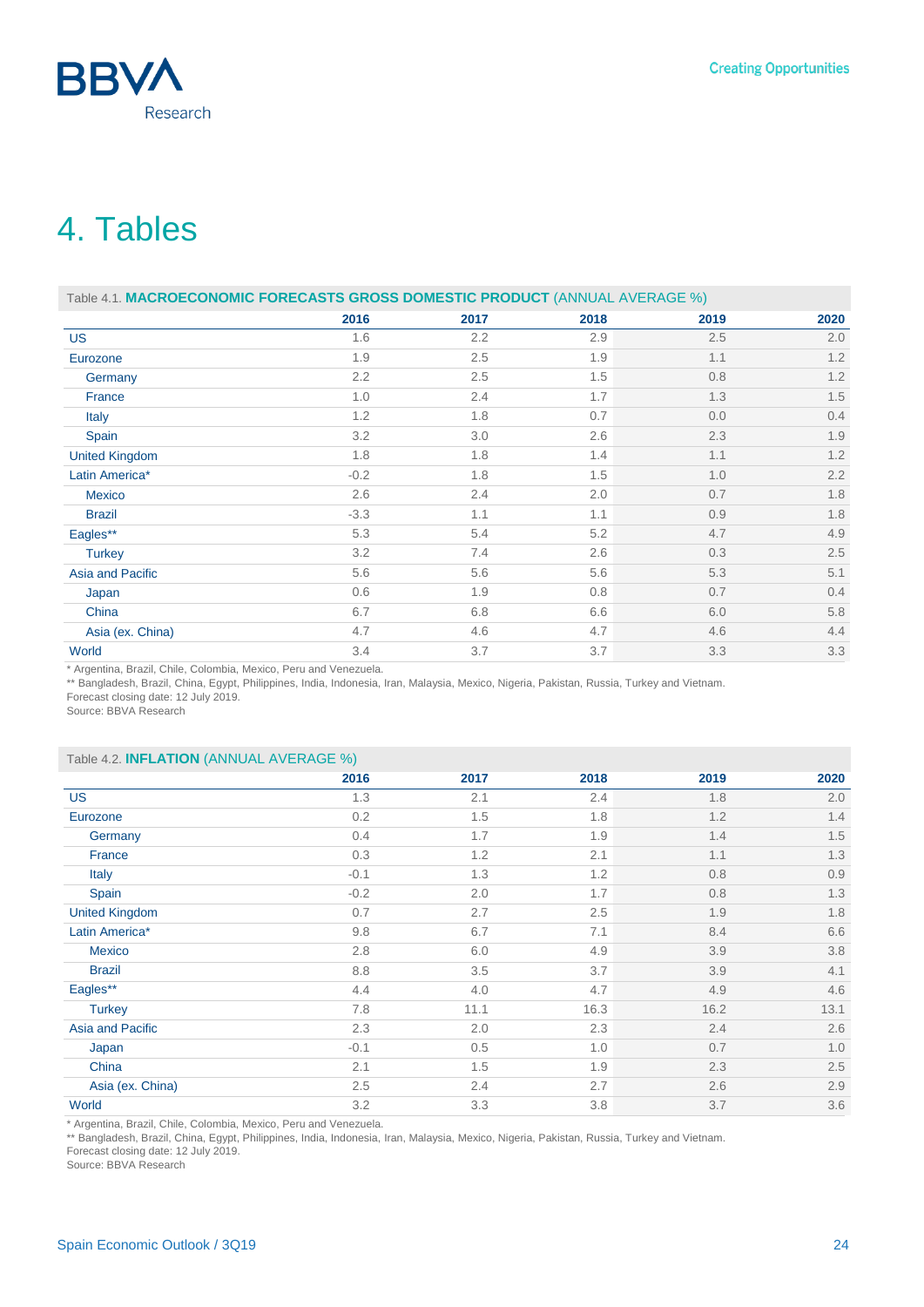|         | 2016 | 2017                  | 2018            | 2019 | 2020             |
|---------|------|-----------------------|-----------------|------|------------------|
| US      | .84  | $\cap$ $\cap$<br>دن.∠ | $\sim$ . $\cup$ | 2.26 | 70<br>$1.1 \cup$ |
| Germany | U.IJ | U.JI                  | 0.46            |      | 0.16<br>-        |

\* Argentina, Brazil, Chile, Colombia, Mexico, Peru and Venezuela.

\*\* Bangladesh, Brazil, China, Egypt, Philippines, India, Indonesia, Iran, Malaysia, Mexico, Nigeria, Pakistan, Russia, Turkey and Vietnam. Forecast closing date: 12 July 2019.

Source: BBVA Research

| Table 4.4. MACROECONOMIC FORECASTS: EXCHANGE RATES (ANNUAL AVERAGE %) |  |
|-----------------------------------------------------------------------|--|
|-----------------------------------------------------------------------|--|

|                | 2016   | 2017   | 2018   | 2019   | 2020   |
|----------------|--------|--------|--------|--------|--------|
| <b>EUR-USD</b> | 0.90   | 0.89   | 0.85   | 0.88   | 0.84   |
| USD-EUR        | 1.11   | 1.13   | 1.18   | 1.14   | 1.19   |
| USD-GBP        | 1.35   | 1.29   | 1.33   | 1.29   | 1.41   |
| JPY-USD        | 108.82 | 112.20 | 110.47 | 110.31 | 110.58 |
| <b>CNY-USD</b> | 6.64   | 6.76   | 6.61   | 6.75   | 6.71   |

Forecast closing date: 12 July 2019.

Source: BBVA Research

#### Table 4.5. **MACROECONOMIC FORECASTS: OFFICIAL INTEREST RATES** (END OF PERIOD. %)

|          | 2015 | 2016 | 2017 | 2018 | 2019 |
|----------|------|------|------|------|------|
| US       | 0.75 | 1.50 | 2.50 | 2.00 | 1.75 |
| Eurozone | 0.00 | 0.00 | 0.00 | 0.00 | 0.00 |
| China    | 4.35 | 4.35 | 4.35 | 3.85 | 3.85 |

Forecast closing date: 12 July 2019.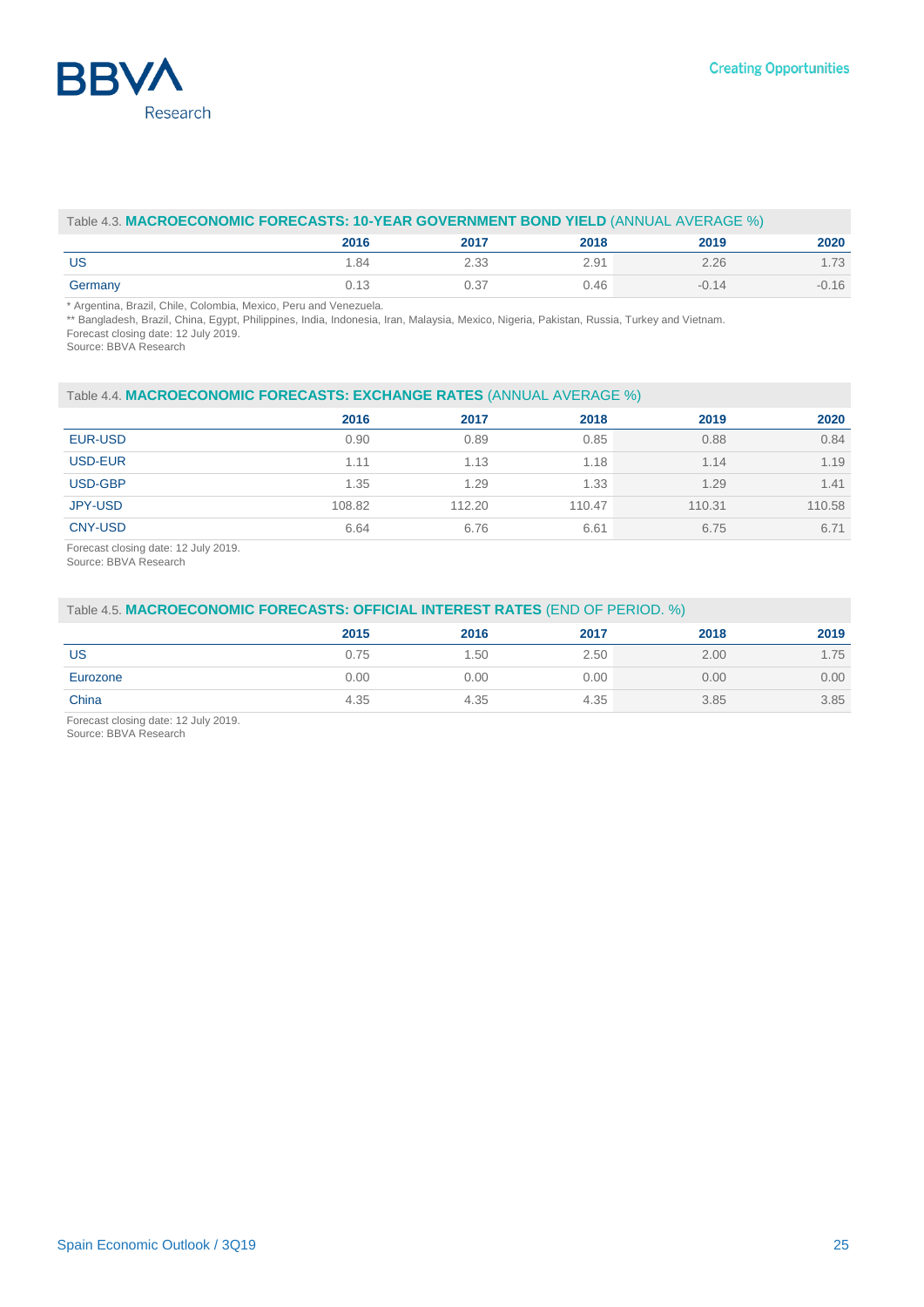

| Table 4.6. EMU: MACROECONOMIC FORECASTS (YOY CHANGE. %. UNLESS OTHERWISE INDICATED) |        |        |        |        |        |  |  |  |
|-------------------------------------------------------------------------------------|--------|--------|--------|--------|--------|--|--|--|
|                                                                                     | 2016   | 2017   | 2018   | 2019   | 2020   |  |  |  |
| <b>GDP</b> at constant prices                                                       | 1.9    | 2.5    | 1.9    | 1.1    | 1.2    |  |  |  |
| Private consumption                                                                 | 1.8    | 1.8    | 1.3    | 1.5    | 1.5    |  |  |  |
| Public consumption                                                                  | 1.8    | 1.3    | 1.0    | 1.2    | 1.3    |  |  |  |
| Gross fixed capital formation                                                       | 3.9    | 3.0    | 3.3    | 3.0    | 2.1    |  |  |  |
| Inventories (*)                                                                     | 0.1    | $-0.1$ | 0.1    | $-0.2$ | 0.0    |  |  |  |
| Internal demand (*)                                                                 | 2.3    | 1.8    | 1.7    | 1.4    | 1.5    |  |  |  |
| Exports (goods and services)                                                        | 3.0    | 5.4    | 3.2    | 2.5    | 2.3    |  |  |  |
| Imports (goods and services)                                                        | 4.2    | 4.1    | 3.2    | 3.4    | 3.3    |  |  |  |
| <b>External demand (*)</b>                                                          | $-0.4$ | 0.8    | 0.1    | $-0.3$ | $-0.3$ |  |  |  |
| <b>Prices</b>                                                                       |        |        |        |        |        |  |  |  |
| <b>CPI</b>                                                                          | 0.2    | 1.5    | 1.8    | 1.2    | 1.4    |  |  |  |
| Core CPI                                                                            | 0.8    | 1.1    | 1.2    | 1.1    | 1.4    |  |  |  |
| <b>Labour market</b>                                                                |        |        |        |        |        |  |  |  |
| Employment                                                                          | 1.4    | 1.6    | 1.5    | 0.9    | 0.6    |  |  |  |
| Unemployment rate (% of active population)                                          | 10.0   | 9.1    | 8.2    | 7.7    | 7.6    |  |  |  |
| <b>Public sector</b>                                                                |        |        |        |        |        |  |  |  |
| Deficit (% GDP)                                                                     | $-1.6$ | $-1.0$ | $-0.5$ | $-0.9$ | $-1.1$ |  |  |  |
| Debt (% GDP)                                                                        | 89.2   | 87.1   | 85.1   | 83.4   | 81.9   |  |  |  |
| <b>External sector</b>                                                              |        |        |        |        |        |  |  |  |
| Current account balance (% of GDP)                                                  | 3.1    | 3.2    | 2.9    | 2.6    | 2.4    |  |  |  |

Annual change in %. unless expressly indicated.

Forecast closing day: 12 July 2019. (\*) Excluding aid to Spanish banks.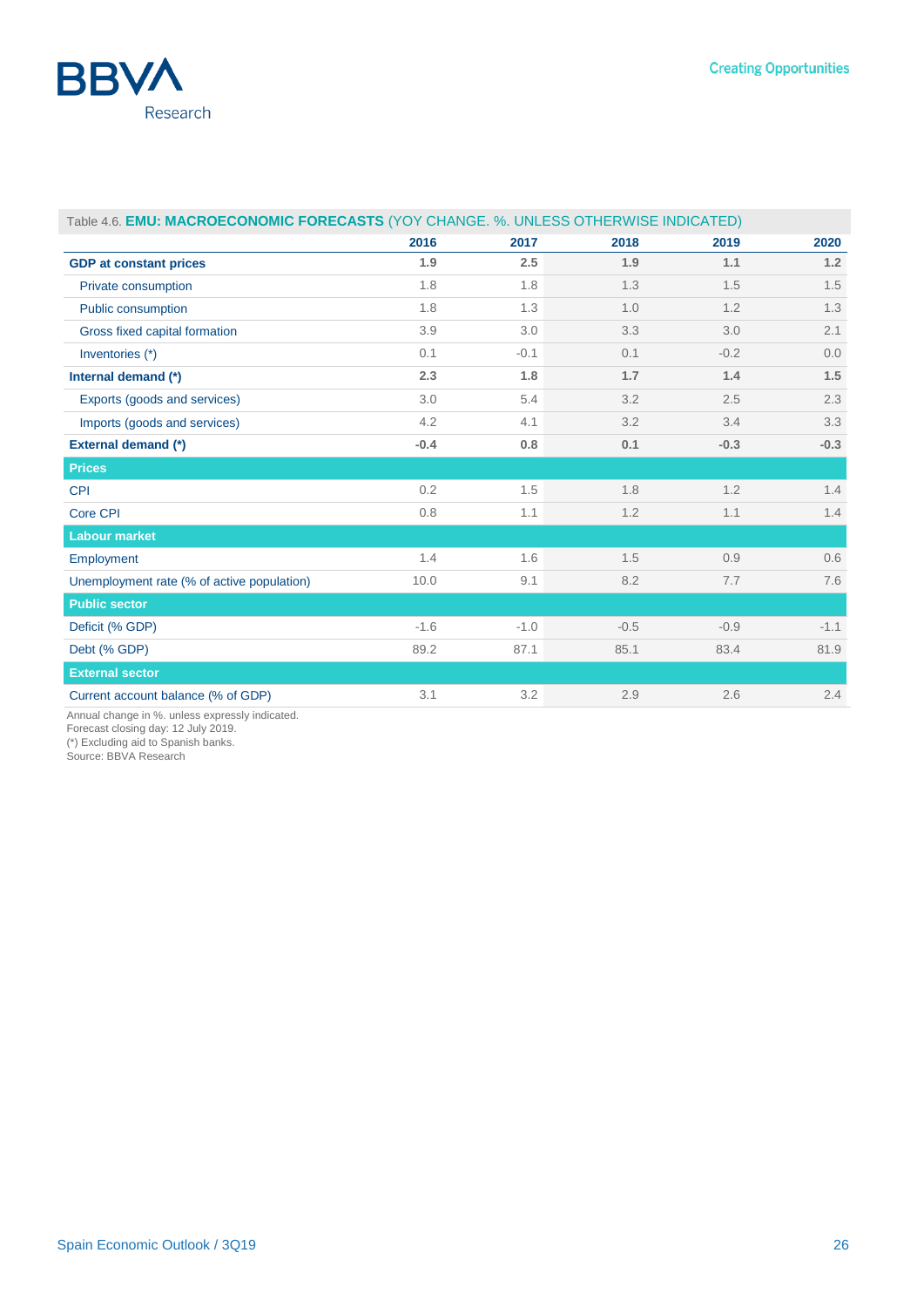#### Table 4.7. **SPAIN: MACROECONOMIC FORECASTS**

| (ANNUAL RATES OF CHANGE IN %, UNLESS OTHERWISE INDICATED) |  |  |  |  |
|-----------------------------------------------------------|--|--|--|--|
|-----------------------------------------------------------|--|--|--|--|

|                                            | 2016   | 2017   | 2018   | 2019   | 2020   |
|--------------------------------------------|--------|--------|--------|--------|--------|
| <b>Activity</b>                            |        |        |        |        |        |
| <b>Real GDP</b>                            | 3.2    | 3.0    | 2.6    | 2.3    | 1.9    |
| <b>Private consumption</b>                 | 2.9    | 2.5    | 2.3    | 1.8    | 1.7    |
| <b>Public consumption</b>                  | 1.0    | 1.9    | 2.1    | 1.8    | 1.7    |
| <b>Gross Fixed Capital Formation</b>       | 2.9    | 4.8    | 5.3    | 3.1    | 3.4    |
| Equipment and machinery                    | 5.2    | 6.0    | 5.4    | 3.9    | 3.0    |
| Construction                               | 1.1    | 4.6    | 6.2    | 3.1    | 3.5    |
| Housing                                    | 7.0    | 9.0    | 6.9    | 3.9    | 3.8    |
| Domestic Demand (contribution to growth)   | 2.4    | 2.9    | 2.9    | 2.0    | 2.1    |
| <b>Exports</b>                             | 5.2    | 5.2    | 2.3    | 1.7    | 3.5    |
| <b>Imports</b>                             | 2.9    | 5.6    | 3.5    | 0.8    | 4.1    |
| External Demand (contribution to growth)   | 0.8    | 0.1    | $-0.3$ | 0.3    | $-0.1$ |
| <b>Nominal GDP</b>                         | 3.5    | 4.2    | 3.6    | 3.2    | 3.6    |
| (Billions of euros)                        | 1118.7 | 1166.3 | 1208.2 | 1247.5 | 1291.8 |
| <b>Labour market</b>                       |        |        |        |        |        |
| Employment. LFS (Labour Force Survey)      | 2.7    | 2.6    | 2.7    | 2.4    | 1.7    |
| Unemployment rate (% of labour force)      | 19.6   | 17.2   | 15.3   | 13.7   | 12.7   |
| Employment. FTE (Full Time Equivalent)     | 3.1    | 2.8    | 2.5    | 2.2    | 1.6    |
| Productivity                               | 0.1    | 0.1    | 0.1    | 0.1    | 0.3    |
| <b>Prices and costs</b>                    |        |        |        |        |        |
| CPI (annual average)                       | $-0.2$ | 2.0    | 1.7    | 0.8    | 1.3    |
| CPI (end of period)                        | 1.6    | 1.1    | 1.7    | 0.6    | 1.5    |
| <b>GDP</b> deflator                        | 0.3    | 1.3    | 1.0    | 0.9    | 1.6    |
| Compensation per employee                  | $-0.5$ | 0.3    | 0.8    | 2.6    | 2.5    |
| Unit labour cost                           | $-0.6$ | 0.2    | 0.8    | 2.5    | 2.2    |
| <b>External sector</b>                     |        |        |        |        |        |
| <b>Current Account Balance (% GDP)</b>     | 2.1    | 1.8    | 0.9    | 0.7    | 0.4    |
| Public sector (*)                          |        |        |        |        |        |
| Debt (% GDP)                               | 99.0   | 98.1   | 97.1   | 96.2   | 94.8   |
| Balance Public Admin. (% GDP)              | $-4.3$ | $-3.0$ | $-2.5$ | $-2.2$ | $-1.9$ |
| <b>Households</b>                          |        |        |        |        |        |
| Nominal disposable income                  | 1.8    | 1.6    | 3.2    | 3.8    | 4.6    |
| Savings rate (% nominal disposable income) | 8.0    | 5.7    | 5.0    | 6.1    | 7.3    |

Annual change in %. unless expressly indicated.

Forecast closing day: 12 July 2019.

(\*) Excluding aid to Spanish banks.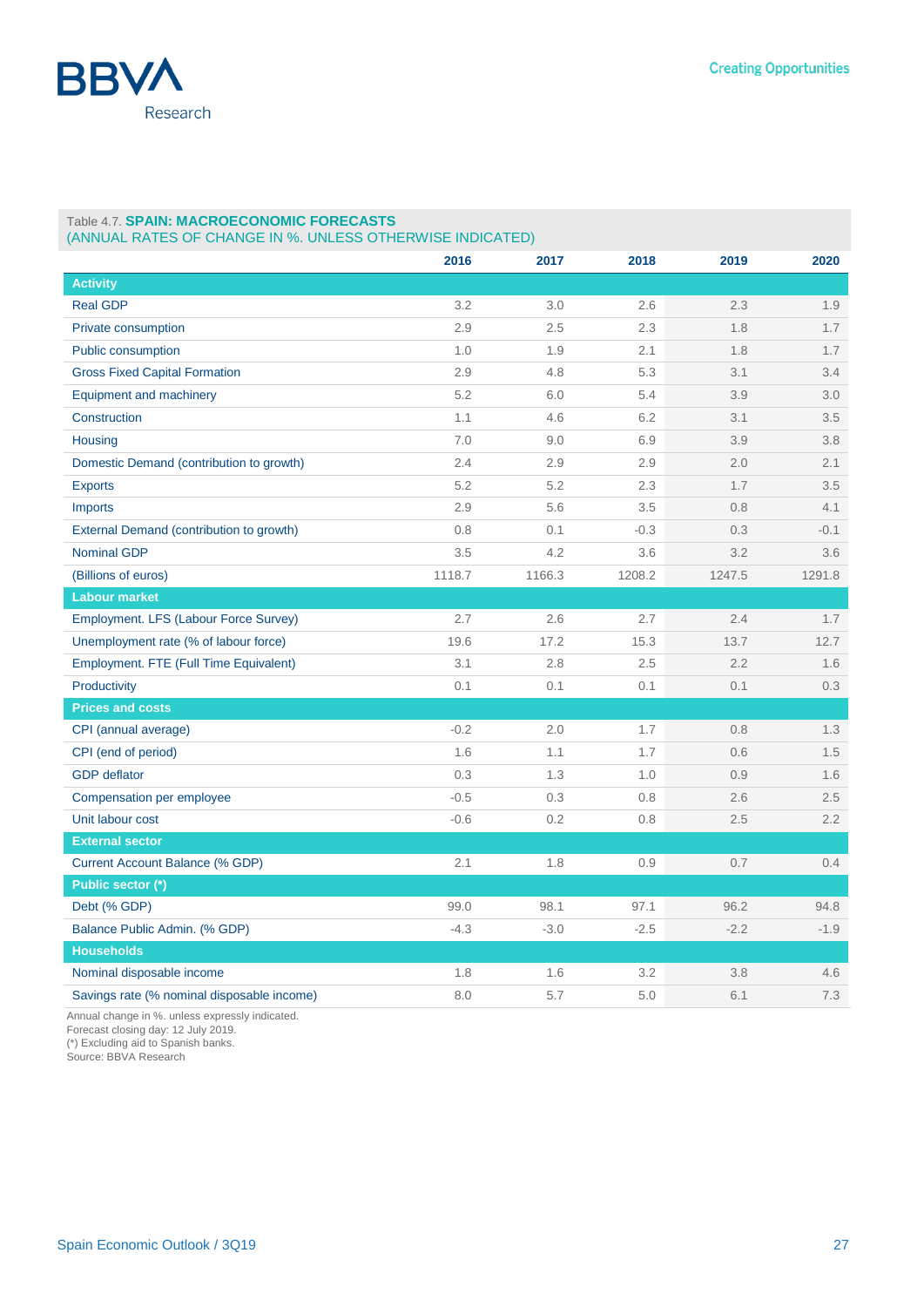

# 5. Glossary

## **Initials**

- AA. PP: Public Administrations
- AECB: Agreement for Employment and Collective Bargaining
- BBVA: Banco Bilbao Viscera Argentaria
- BBVA GAIN: BBVA's overall index of economic activity
- ECB: European Central Bank
- BOE: Spanish Official Gazette
- CC. OO: The Comisiones Obreras trade union
- CEOE: Confederación Española de Organizaciones Empresariales ("Spanish Confederation of Employers' Organisations")
- CEPYME: Confederación Española de la  $\overline{\phantom{a}}$ Pequeña y Mediana Empresa
- ("Spanish Confederation of SMEs")
- CG: Governing Council
- QNA: Quarterly National Accounts
- SCA Seasonally and calendar-adjusted data
- EAE BBVA: BBVA Economic Activity Survey
- EAGLES: Emerging and Growth-Leading Economies
- LFS: Labour Force Survey
- e.t.c / FTE: Employment (full-time equivalent)
- Euríbor: Euro Interbank Offered Rate
- FED: US Federal Reserve System
- NFCE: National Final Consumption Expenditure
- GDELT: The Global Database of Events. Language and Tone
- CPI: Consumer Price Index
- JPY: Japanese yen
- LATAM: Latin American countries. Includes  $\mathbf{r}$ Argentina. Brazil. Chile. Colombia. Mexico. Peru and Venezuela.
- **INE: Instituto Nacional de Estadística (Spanish** Office of National Statistics)
- ME&SS Ministry of Employment and Social  $\blacksquare$ **Security**
- MICA-BBVA: BBVA Coinciding Activity Indicators Model
- MFPA Ministry of Finance and Public Administration
- GDP: Gross domestic product
- SME: Small and medium enterprise
- QE: Quantitative Easing
- RDL: Royal Decree-Law **A**
- SMI: Salario mínimo interprofesional (legal minimum wage)
- APR: Annual Percentage Rate
- TPV/POS: POS terminal
- EU: European Union ×
- EMU: Economic and Monetary Union  $\mathbf{r}$
- UGT: The Unión General de Trabajadores trade union
- USD: US dollar**A**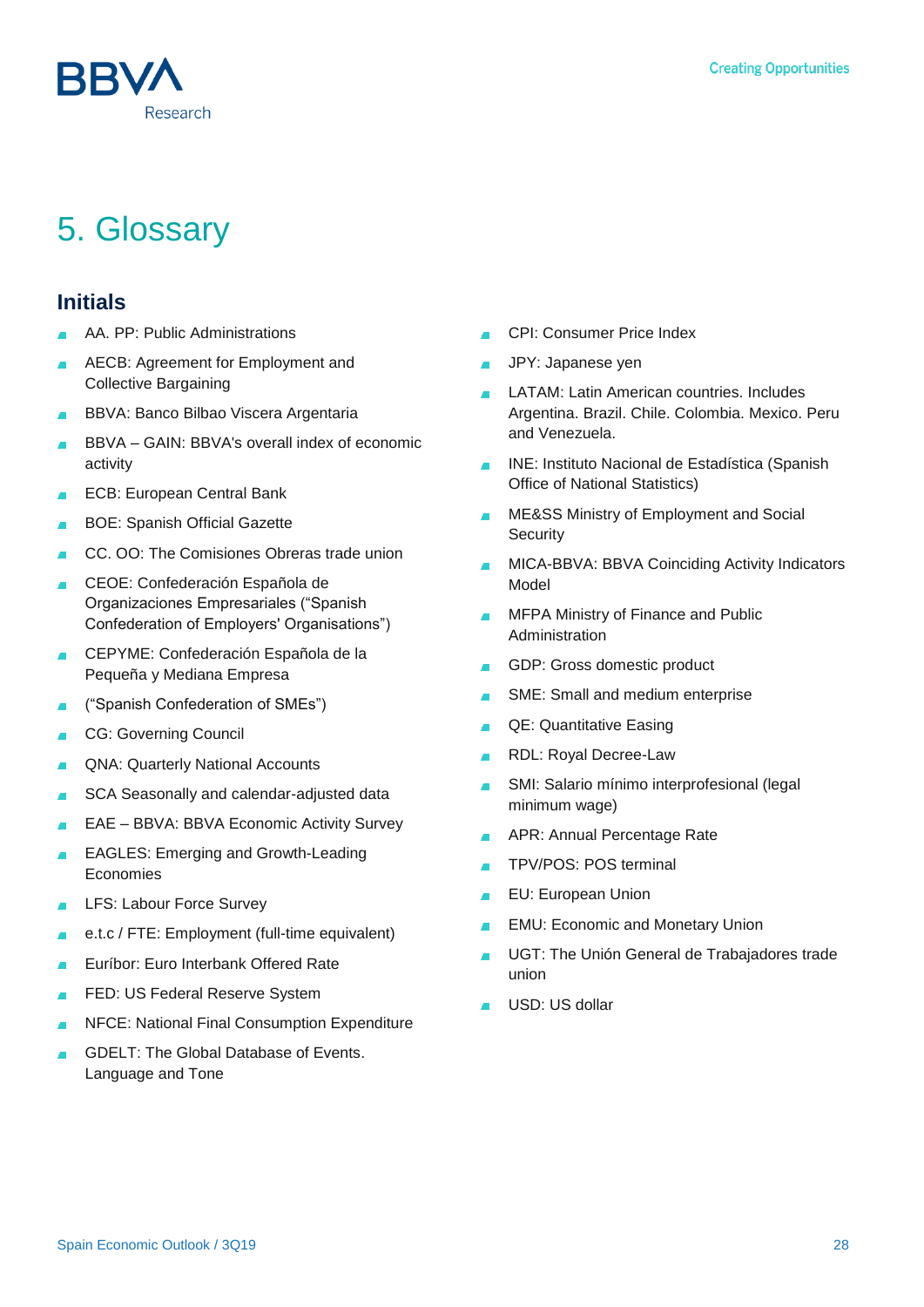

## **Abbreviations**

- YoY: Year-on-year change  $\overline{a}$
- CI: Confidence Interval  $\mathbf{r}$
- mM: Billions  $\overline{a}$
- bps: Basis points ×
- MP: Market price  $\overline{\phantom{a}}$
- pp: Percentage points  $\mathcal{L}$
- QoQ: Quarterly change $\overline{\phantom{a}}$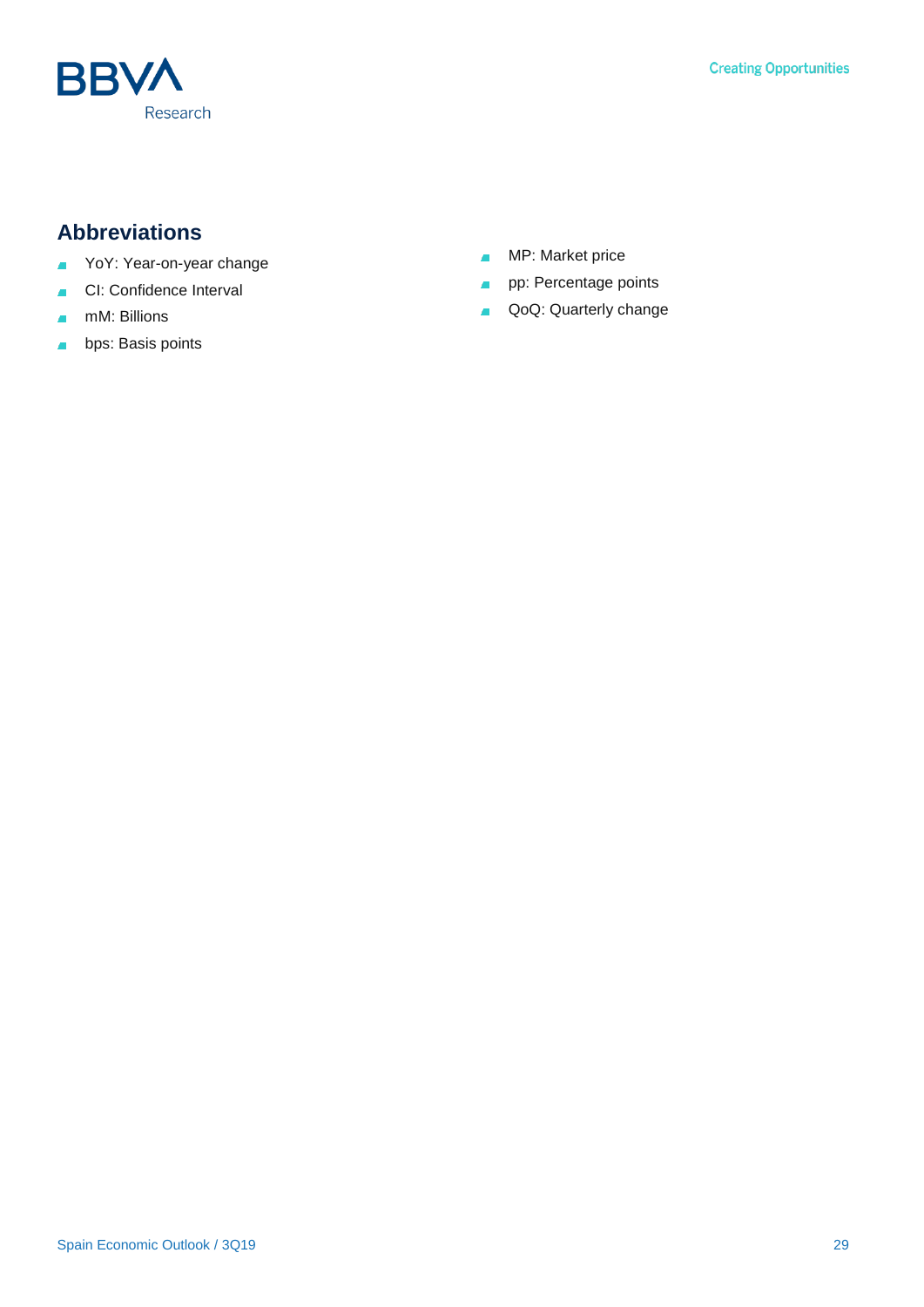

### **DISCLAIMER**

This document has been prepared by BBVA Research Department. It is provided for information purposes only and expresses data. opinions or estimations regarding the date of issue of the report. prepared by BBVA or obtained from or based on sources we consider to be reliable. and have not been independently verified by BBVA. Therefore. BBVA offers no warranty. either express or implicit. regarding its accuracy. integrity or correctness.

Any estimations this document may contain have been undertaken according to generally accepted methodologies and should be considered as forecasts or projections. Results obtained in the past. either positive or negative. are no guarantee of future performance.

This document and its contents are subject to changes without prior notice depending on variables such as the economic context or market fluctuations. BBVA is not responsible for updating these contents or for giving notice of such changes.

BBVA accepts no liability for any loss. direct or indirect. that may result from the use of this document or its contents.

This document and its contents do not constitute an offer. invitation or solicitation to purchase. divest or enter into any interest in financial assets or instruments. Neither shall this document nor its contents form the basis of any contract. commitment or decision of any kind.

With regard to investment in financial assets related to economic variables this document may cover. readers should be aware that under no circumstances should they base their investment decisions on the information contained in this document. Those persons or entities offering investment products to these potential investors are legally required to provide the information needed for them to take an appropriate investment decision.

The content of this document is protected by intellectual property laws. Reproduction. transformation. distribution. public communication. making available. extraction. reuse. forwarding or use of any nature by any means or process is prohibited. except in cases where it is legally permitted or expressly authorised by BBVA.